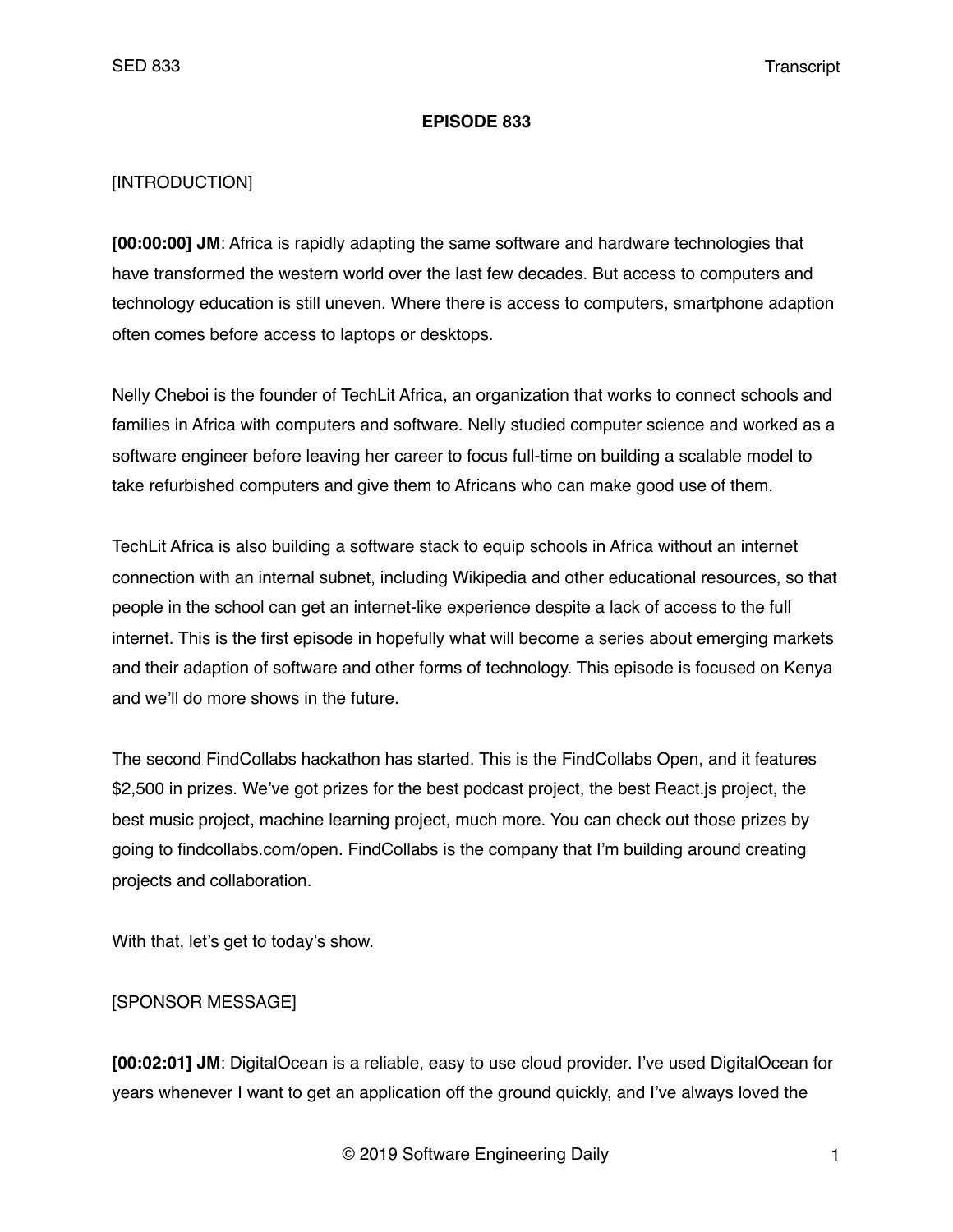focus on user experience, the great documentation and the simple user interface. More and more people are finding out about DigitalOcean and realizing that DigitalOcean is perfect for their application workloads.

This year, DigitalOcean is making that even easier with new node types. A \$15 flexible droplet that can mix and match different configurations of CPU and RAM to get the perfect amount of resources for your application. There are also CPU optimized droplets, perfect for highly active frontend servers or CICD workloads, and running on the cloud can get expensive, which is why DigitalOcean makes it easy to choose the right size instance. The prices on standard instances have gone down too. You can check out all their new deals by going to do.co/sedaily, and as a bonus to our listeners, you will get \$100 in credit to use over 60 days. That's a lot of money to experiment with. You can make a hundred dollars go pretty far on DigitalOcean. You can use the credit for hosting, or infrastructure, and that includes load balancers, object storage. DigitalOcean Spaces is a great new product that provides object storage, of course, computation.

Get your free \$100 credit at do.co/sedaily, and thanks to DigitalOcean for being a sponsor. The cofounder of DigitalOcean, Moisey Uretsky, was one of the first people I interviewed, and his interview was really inspirational for me. So I've always thought of DigitalOcean as a pretty inspirational company. So thank you, DigitalOcean.

### [INTERVIEW]

**[00:04:08] JM**: Nelly Cheboi, thank for coming on Software Engineering Daily.

**[00:04:11] NC**: Oh! This is awesome. Yeah! I'm glad to be here.

**[00:04:16] JM**: So you are a software engineer. You've studied computer science, and you've started several initiatives around increasing the understanding of computers and computer science in Africa. I want to start with a discussion of your experience growing up in Africa. Describe the use of the internet as you experienced it in your hometown in Africa.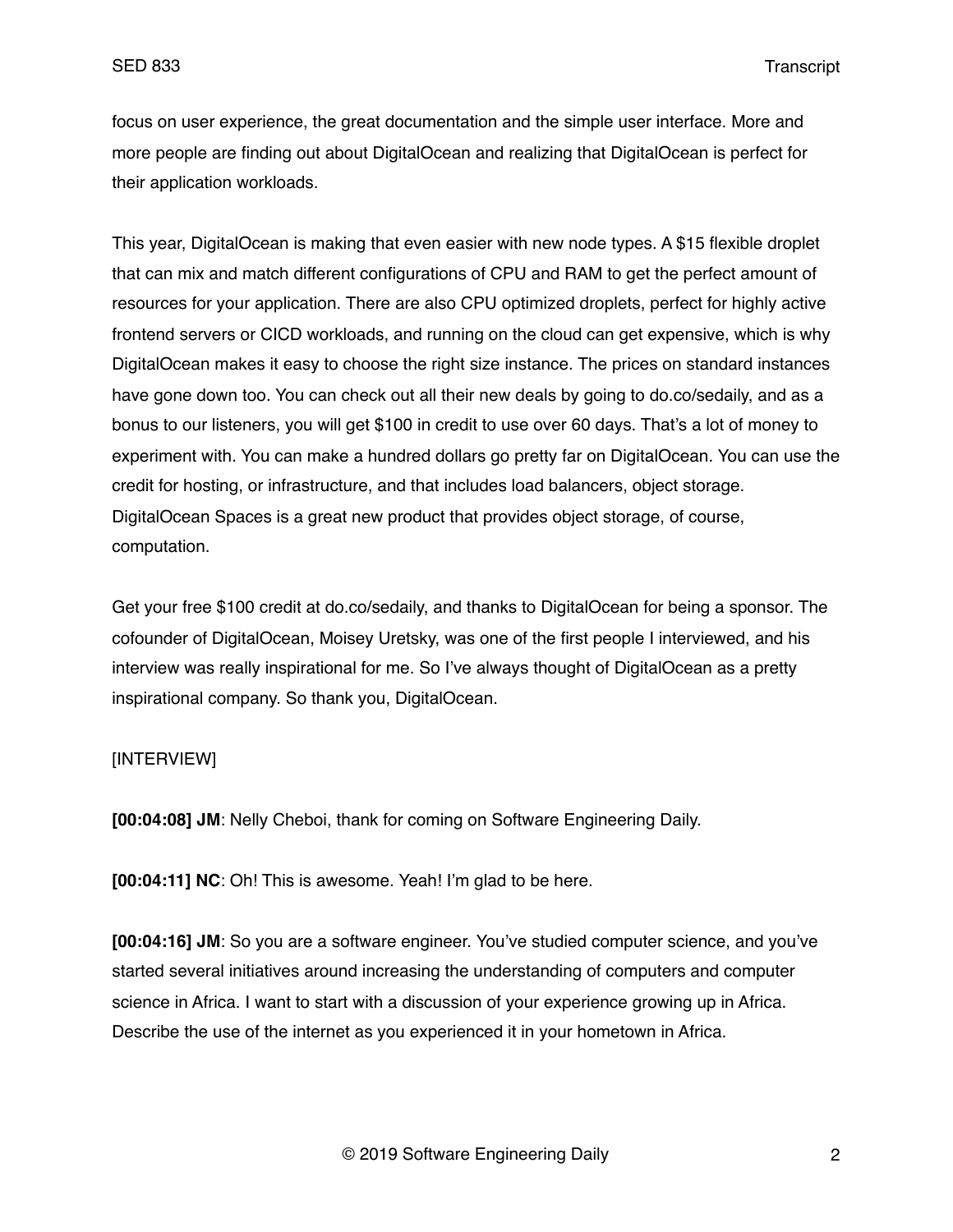**[00:04:38] NC**: I think the internet is – We should go back to like the use of a computer actually, because it's another level of accessibility, right? So I grew up in Kenya and I first used a computer when I was 18. So I first used a keyboard when I was 18 when I was applying to schools here. So that's the first time I also like encountered the internet. I didn't really know much about it. So I think I signed up for an email account, and that was pretty much it.

Then right now when I go back and I see how my friends and my families are using it, I realized they're not using it the way people use it here. In America, there's certain level of curiosity. If you want to, let's say, know what the moon is made off, you just look it up. If you want to know like what is the unemployment rate, you just look it up. There's that level of curiosity there. I think that raises from just being able to find answers immediately.

In Kenya, I don't see that. So you're curious, but you don't find your answers quickly, and I think that inhibits the level of curiosity that you have. If you'll ever, ever going to be – As a kid or even growing up, if you have questions, and the way you'll get the answers, if it's limited in the way you're going to get the answer, then it's just going to be limited in how curious you become. Does that make sense?

**[00:06:00] JM**: It does. So can you describe in more detail to what degree computers are accessible by the average person in Kenya? Who has access to a computer and then who has access to computers with internet?

**[00:06:14] NC**: So I'd say in this series, in terms of computer access or in terms of internet access, most people have access on their phones. So you access computer on your phone, and you're mostly using this for WhatsApp or Twitter.

From what I've seen, most people would only use this to go online and to mostly be men. Women are a bit more shy. Maybe there's a lot of – Just women are a bit more shy to go online, but it's mostly be men. Also, you don't have unlimited access. You pay by bandwidth. So let's say you'll be paying a dollar for 50MB, and that's it.

So when you have to constantly worry about consuming all your data, you end up just using  $-$ Like let's say the best way to learn is using a video, right? But if you only have 50MB, then you'll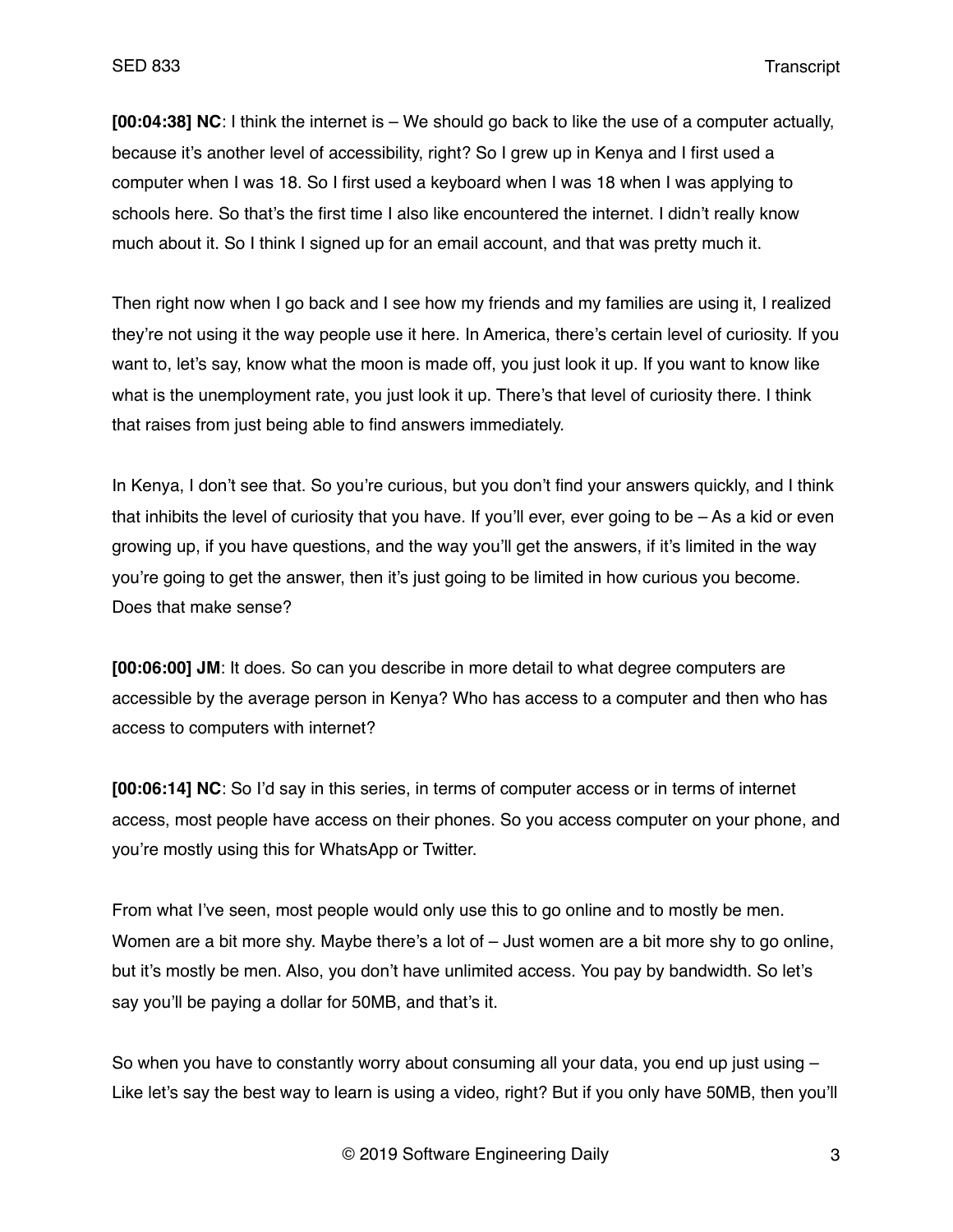be like, "No, I'll better save these megabytes, this small amount of data, when someone texted me on WhatsApp, then streaming a video about like building your own website."

So there's mobile penetration. Everyone has a mobile phone, but internet is very expensive and you're buying it in – There's no bandwidth. You're buying it in sections, in small amount of data. On the other hand, in terms of computers – So I come from a small village in Kenya and I didn't grow up with a computer, and even right now going there, not so many people have computers. So in terms of growing up with a computer in your house, that's unheard of. You don't have computer in your house when you grow up. It may be the case in cities, like in Nairobi or in Mombasa, but in villages, they're not existent.

**[00:07:51] JM**: How good of a substitute is a phone with limited data access relative to using a laptop to access the internet in unconstrained data environment?

**[00:08:06] NC**: A phone might be a good substitute if you knew how to use it. Okay. So you're asking if you have unlimited data, right? So assuming you have unlimited data and you have a phone, but you don't have a laptop?

**[00:08:18] JM**: Yeah.

**[00:08:18] NC**: Okay.

**[00:08:20] JM**: What I'm saying, I'm trying to basically contrast my experience of the internet with somebody who has only experienced and is only experiencing internet through the lens of a smartphone with limited data.

**[00:08:33] NC**: Yeah. I think that the issue is not the hardware. I think the problem is not the hardware. I think the issue is unlimited bandwidth. As I mentioned before, you can learn anything on the internet. You can watch any YouTube video and learn some that you're very passionate about. Just knowing that if I need an answer for this, I can just go online and find it. I can spend hours online and find it. That is lacking in Mogotio or in Kenya. So it doesn't matter if you have a laptop or a phone, but if you don't have access to begin with, then you don't have that habit of just going online and finding your answers.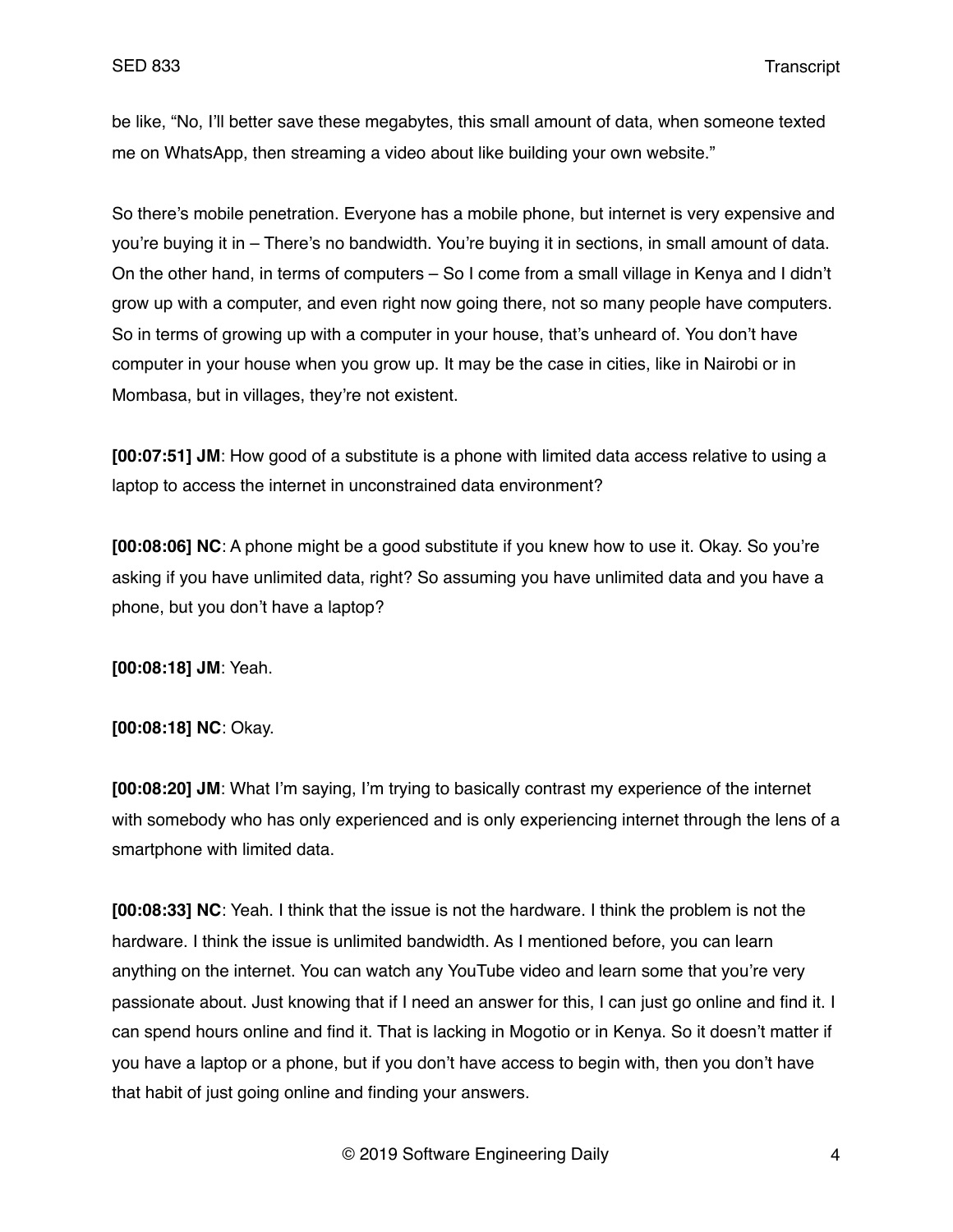Then if that habit is not cultivated, then you end up just not knowing that you have the power to learn everything you want, or you have the power to just find your answers, or you have the power to just diagnose simple health issues, or simple hygiene issues, or understand your civic rights. So I just think it's almost like it's killing curiosity in a way. That's what I'm trying to say here.

**[00:09:37] JM**: Yes. Well, so I went to Shanghai last year, and Shanghai obviously, internet connectivity is everywhere. But just the shift in not having Google and not having Google Maps was so disruptive to my state of being, my state of internal stability. It was a little bit shocking. So I'm just trying to empathize a little bit more or to put myself to gain a better understanding for what's going on there. What about these lite experiences?

So you have things like Wikipedia Lite, or Facebook Lite, or I think Twitter Lite. So perhaps you could go to environments, like maybe you go to a public library where there's like unconstrained bandwidth perhaps and you can download some stuff, or maybe you can just these lite experiences and they're subsidized by companies or they're free. What's your experience with these lite apps?

**[00:10:34] NC**: I haven't heard of them. I've been here for 7 years. So I came here when I was 18. So I may not have these experiences, and I came straight from the village. So I wasn't in the city. So I'm only talking from experience in the village where I grew up, and that's the village nearby. So in the village nearby that I grew up, I haven't seen whatever you're describing, the lite experience.

**[00:10:59] JM**: Oh, okay. So since then you have built a school in Africa, right?

**[00:11:04] NC**: Yeah.

**[00:11:06] JM**: Tell me about that experience. Where did you build a school? Why did you build a school? What are the parameters for building a school in Africa? What did you want to accomplish?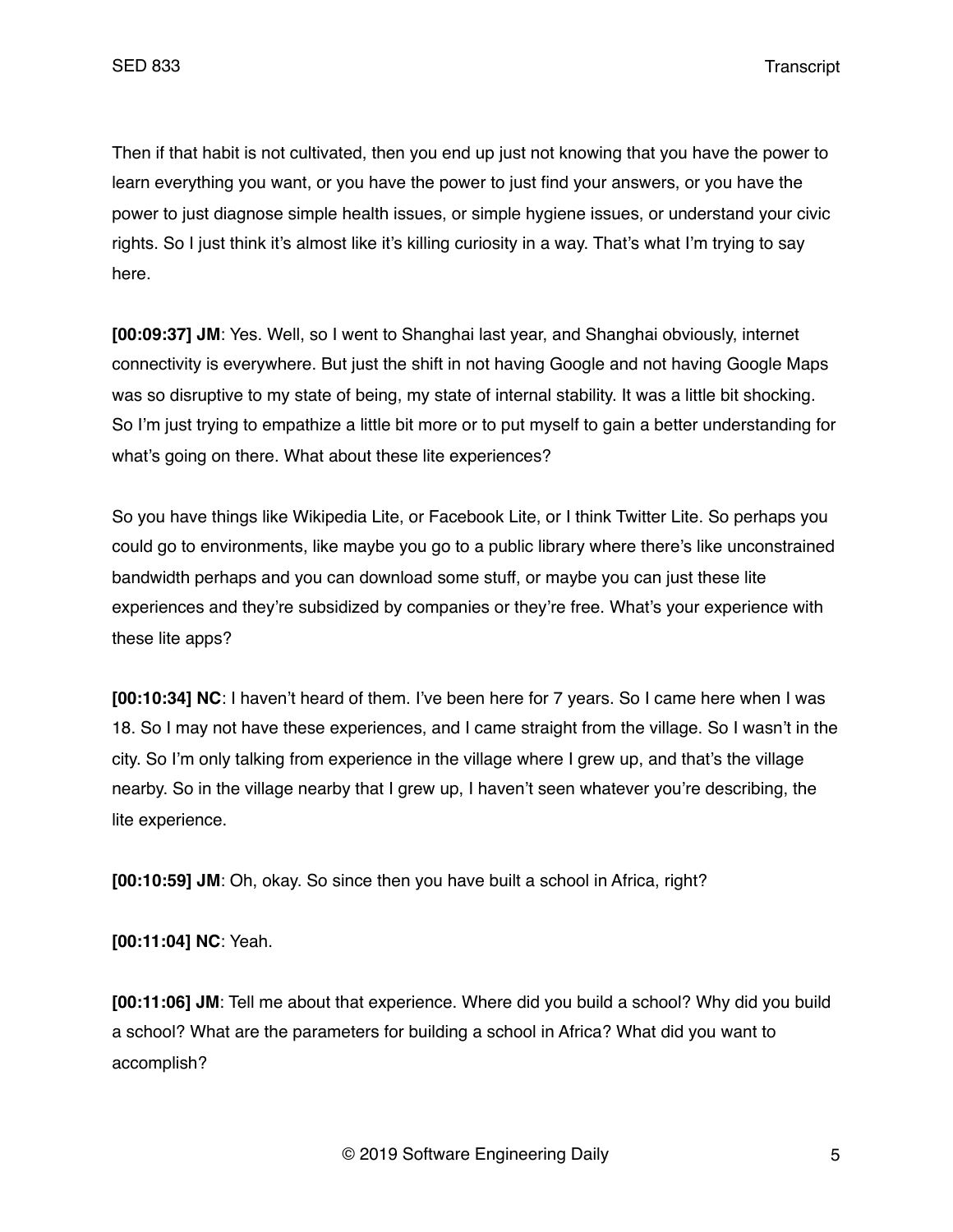**[00:11:15] NC**: Okay. I want to give you a little bit of background about my story, and then it's going to see how it fits into the whole building a school and the current organization I'm leading.

**[00:11:23] JM**: Okay. Please.

**[00:11:24] NC**: Okay. So I was born in a small village in Mogotio. I'm the third born. So I have two elder sister and one younger sister. Growing up, it was abject poverty. We'll go for days without food. The roof will leak during rainy seasons and the roof will be blown away during windy seasons. So it was really bad.

I've always been very solutions-oriented. So I always look around and will be like, "Well, my situation sucks. But how can I fix this? How can I make it better?" That's always my approach in life. So back then I was really like just worrying about food as a kid, worrying about raising my younger sister because my mom was trying to raise tuition for my two elder sisters. I knew that my only way out was to study.

So I studied really hard. So the way the education system is in Kenya is that from 1<sup>st</sup> grade to 8<sup>th</sup> grade you just take basic five subjects, which is math, English, Swahili, which is the national language, biology, science and civic, civic studies. So you do that for 8 years. Then after these all 8 years, you do a placement test for three days. This placement test is more like a filter that depending on what grade you get from these three days of placement test determine which high school you go to. So I don't agree with that educational model. I think it filters a lot of talent out of it. But that's the education model I was in.

So I did very well after my primary school. Then I got admitted into a high school. Again, this high school is a boarding school, or most of the high schools in Kenya are boarding school. Then if you do really well on the placement test, you go to a boarding school that – If you go to a national school, they have better resources. They have computer labs. Not computer labs. They have like chemistry labs, biology labs. They have all these resources, and it puts you in a better position to go to a better university if you go to these better schools. If you don't do so well, then you go to district schools. They may not have the resources.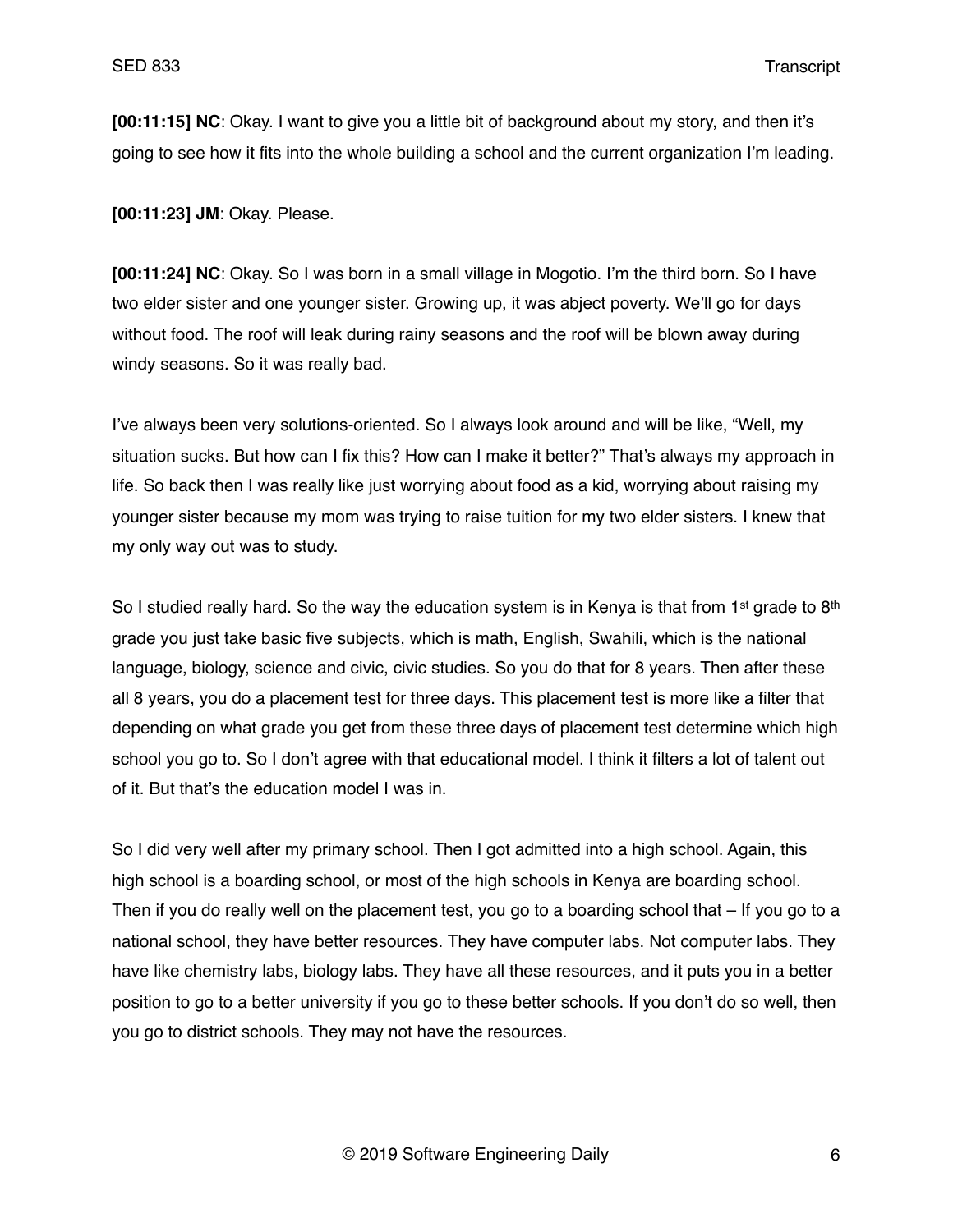So I did really well and I went to this really nice high school, which was three hours away from home. It was also a bit expensive, which made it really hard for me to raise tuition. My life in high school too was also terrible, because I couldn't afford tuition. I always sent home to collect tuition. I was missing a lot of classes. I really hated that. All this time I wanted to be a pilot. Just the idea of flying out of poverty and just being up there.

So I did really well. Again, after school, so four years of high school, you do another big cumulative test for one month. What you get, the grade that you get from that cumulative test determine which program you go to. So you don't decide if you're going to be a doctor or you're going to be a biologist or anything like that. It's more about what grade you get from this one month cumulative test.

So I did well and I went into aerospace engineering. So let's say if you get a C and you wanted to be a doctor, then there's no way for you to be a doctor. You have to pay through expensive private colleges or you have to take the test. There're a lot of issues with all that. I really don't agree with all of these. That's why I'm trying to fix it.

So I did well and I got admitted into electrical engineering. At the same I got into another program in Kenya called the Zawadi Africa, and they prepare you to apply for scholarships in the U.S. So they require you to apply to 4, 5 schools. I applied to 20, because I'm very ambitious. Then I got a full scholarship to come into one.

Zawadi Africa is the first time I used a keyboard and it's the first time I encountered the internet. I wasn't really sure even what the internet was.

### **[00:15:08] JM**: Wow!

**[00:15:09] NC**: Yeah. Then I came to the United States. So there was a lot of culture shock. I mean, a lot of things was just interesting. Snow was very interesting. Yeah. There's a lot of story there. But what was really interesting to me was how quickly people were typing. Someone will just type so fast and I was like, "Oh man! So if I practiced to look at the keyboard, then I'll type just as fast as them."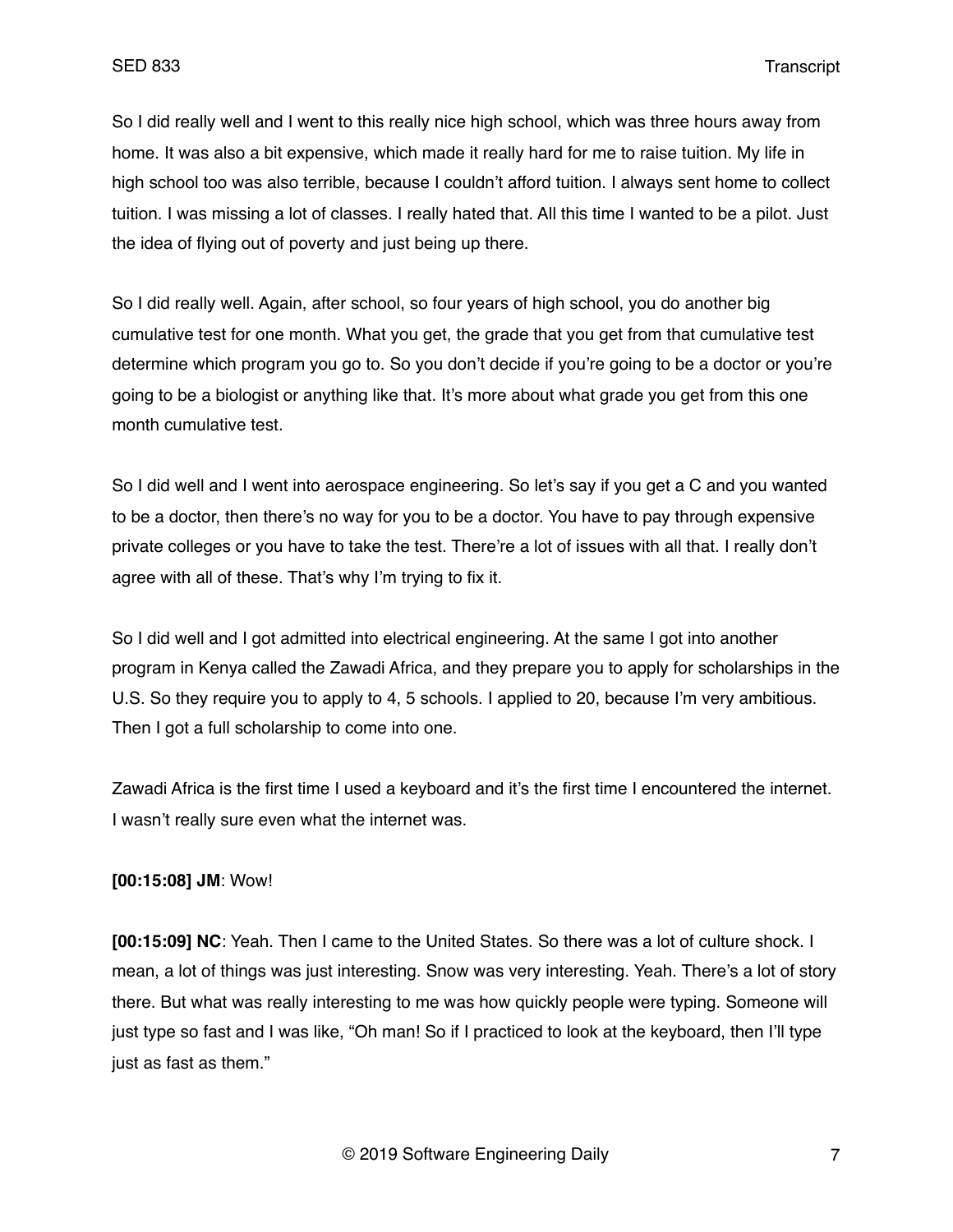So I mainly just kept looking at the keyboard, like trying to be better at looking at the keyboard and typing. Three years ago by, I'm still not as good. Then during that time, like three years in, I discovered computer science.

So in my intro to Java class, I asked this guy, "How do you type so well? I've been looking at the keyboard for three years and I still don't know." Then he's like, "No, you don't look. You just place your keys a particular way, your hands a particular way, and then you know where the keys are."

That was just painful to me. The fact that just being in that class, they just assume that you knew the basics, that you knew how to turn on a computer, that you knew how to type, that you knew how to go to the terminal. All those basics was just given, right? I look around at the classroom, I felt so insufficient. I felt like I'm constantly playing catch up and I was like, "Okay. I'm going to fix this." So I was like, "I'm going to build a school, and this school is going to be a technology school. So this school is going to be looking – Just going and helping the people in village and the people like me and people in rural areas of Africa that are often being ignored and they're being left behind in this fourth revolution, like digital revolution. They're being left behind. I'm going to help them. I'm going to give them relevant skills so they can contribute to the global economy." So I was like, "I'm going to build a school." I didn't have any money.

I worked as a janitor on Saturdays and Sundays. I could only work for 20 hours a week. So I cramped on those 20 hours during the weekend. After I discovered intro to Java. I was like, "Oh man!" I mean, Java is not the best language. I was like, "Oh man! I want to be -"

**[00:17:19] JM**: It's not bad.

**[00:17:21] NC**: I know.

**[00:17:21] JM**: It's not too bad. Hey! I've done a lot of Java.

**[00:17:25] NC**: I know. But I'm saying, I'm coming from chemistry here, right? I don't like being in a chemistry lab. So being in a computer science, it took me like a whole class to see Hello World, like, "Oh man! I really want to be a computer scientist."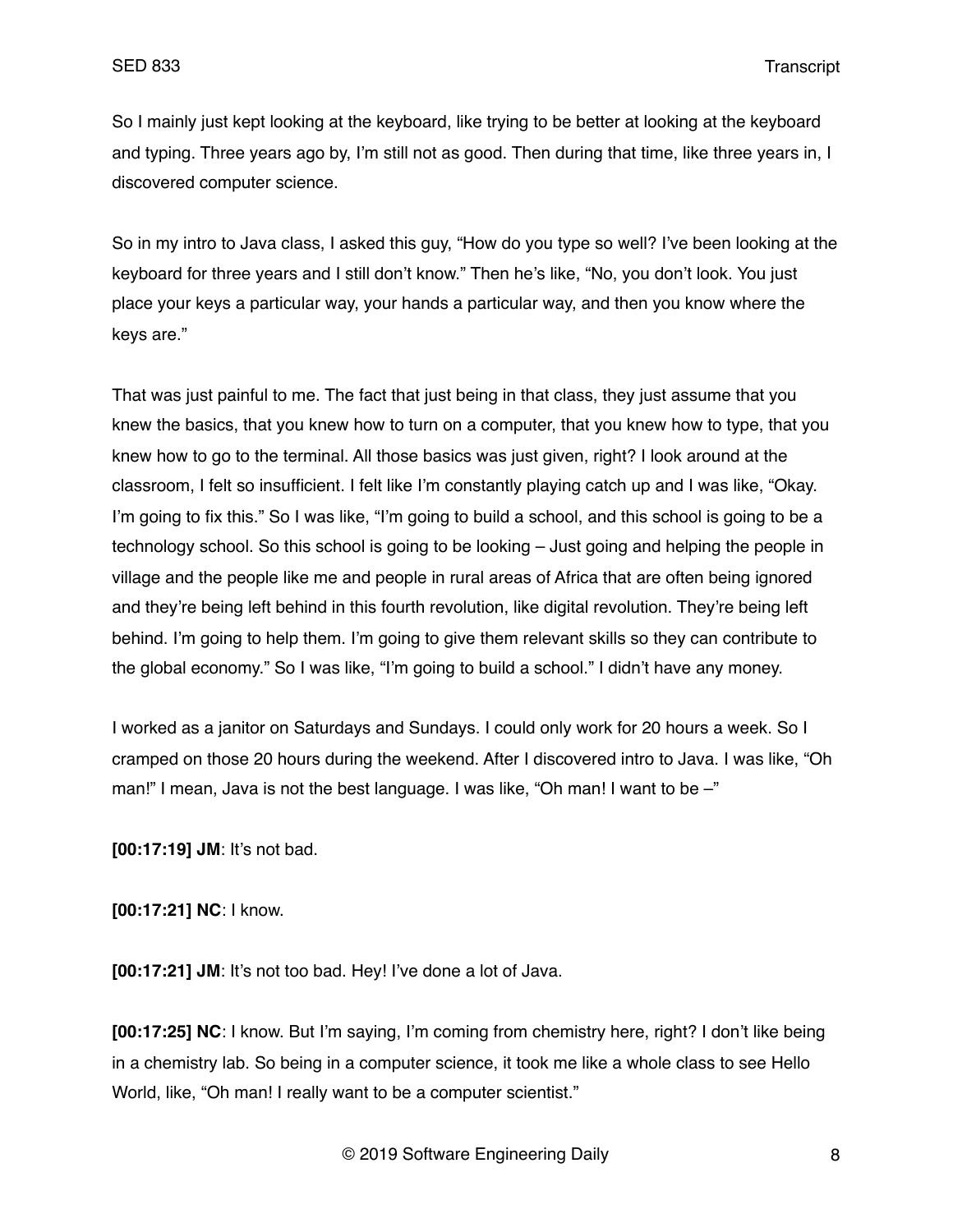**[00:17:38] JM**: Okay. So side note. As you're starting to think about education, what's the best programming language to start with?

**[00:17:45] NC**: I want to say Ruby. No. No. Ruby for backend, and I want to say JavaScript for frontend. With JavaScript you can actually just see, you can just see the result immediately.

**[00:17:55] JM**: Totally.

**[00:17:55] NC**: And I want to optimize or that.

**[00:17:58] JM**: Totally. Okay, continue. I agree with you, basically. I think Rails, rails is just like the easiest onboarding for like seeing your magical things appear on the web.

**[00:18:09] NC**: Right. Right. Yeah. So I was in this class and then I was like, "I'm going to build a school." So I worked as a janitor, and I think I underestimated how much I needed. So I said I needed 5 grand to build school. So I saved a lot, and then I just kept talking to people. I'll be like, "Hey, I'm building a school in Kenya. This is the mission," and they'll just be donating. So that was really exciting to get that support.

So I got the school started. So since people were interested in donating – So I was going to build like a small shack just made of like really cheap materials. But then since people were showing interest, I was like, "Okay, I want to build a better school." So I set out to build a better school, and the fund is still coming. So I needed to get more money somehow.

**[00:18:59] JM**: So quick opportunity for the plug, and we'll hopefully do more plugs. How can people give you money?

**[00:19:05] NC**: Oh, we have a website, techlitafrica.org. So you can go the web –

**[00:19:11] JM**: TechLit Africa, T-E-C-H-L-I-Tafrica.com.

**[00:19:16] NC**: Yes, org too. We have both domains. Yeah.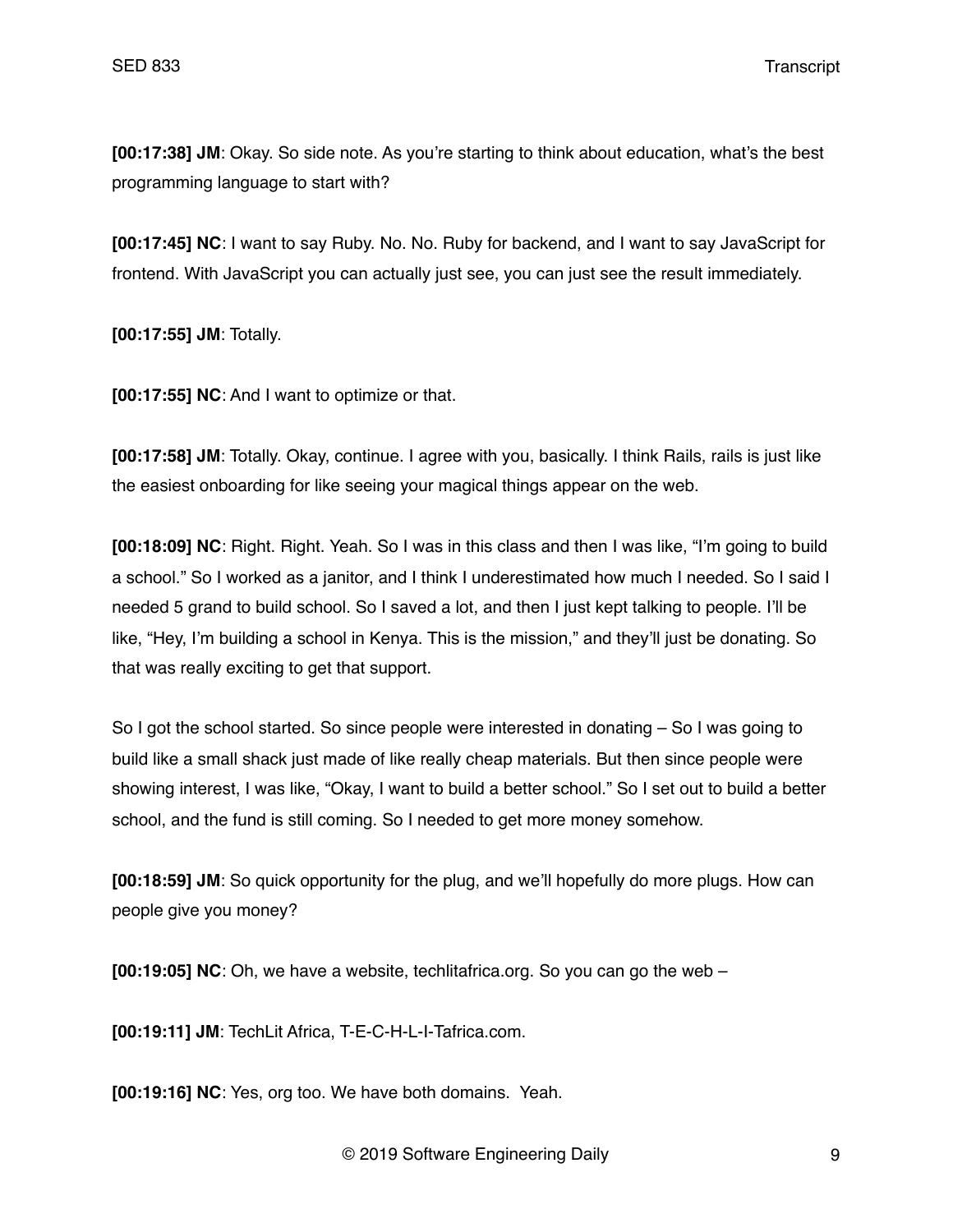**[00:19:19] JM**: Nice.

**[00:19:21] NC**: Yeah. So I built this school, and then the school on its launch. So another thing I'm really big off, I'm really big of identifying, looking at people around me finding their best talent and then their best skills and emphasizing that in them.

**[00:19:36] JM**: I love it.

**[00:19:37] NC**: Yeah. So my first person that I found –

**[00:19:39] JM**: By the way, I just want to emphasize, that is not a common way of looking at talent, I believe. I mean, I completely agree with that philosophy, and to me, this is something that seems completely crazy about the world to me is that, basically, as an individual in the working world, you're oftentimes encouraged like, "Look for a career that matches your skills." When in fact, you probably should just be looking at what your strengths are, amplifying those strengths, and then looking at what places in the market begin to collide with those strengths that you're amplifying. I think it might be a subtle difference for some people, but I think it's a really, really, really important difference. As a teacher, or a mentor, or an aggregator of talent, or a manager, or a CEO or whatever you describe yourself as, it's heartening to know that that's your philosophy, is to find people's strengths, amplify them and assign them to roles that fit those strengths.

**[00:20:34] NC**: Yeah. I mean, in fairness, my life purpose is to obsolete poverty. So I know that I cannot obsolete poverty by giving money, just giving money all over the place. So I need to empower them to be able to be self-sustaining on their own. That's why right now for starting technology and making these individuals that are being left out in this digital revolution, technological illiterates, and putting them in a position where they can, first of all, identify is any of the tech jobs are good for them or if they can solve problems in the society just by having technology. Because the unemployment rate in Kenya is 40%, like 40%. In the depression, in the great depression, the unemployment rate was just barely 20%.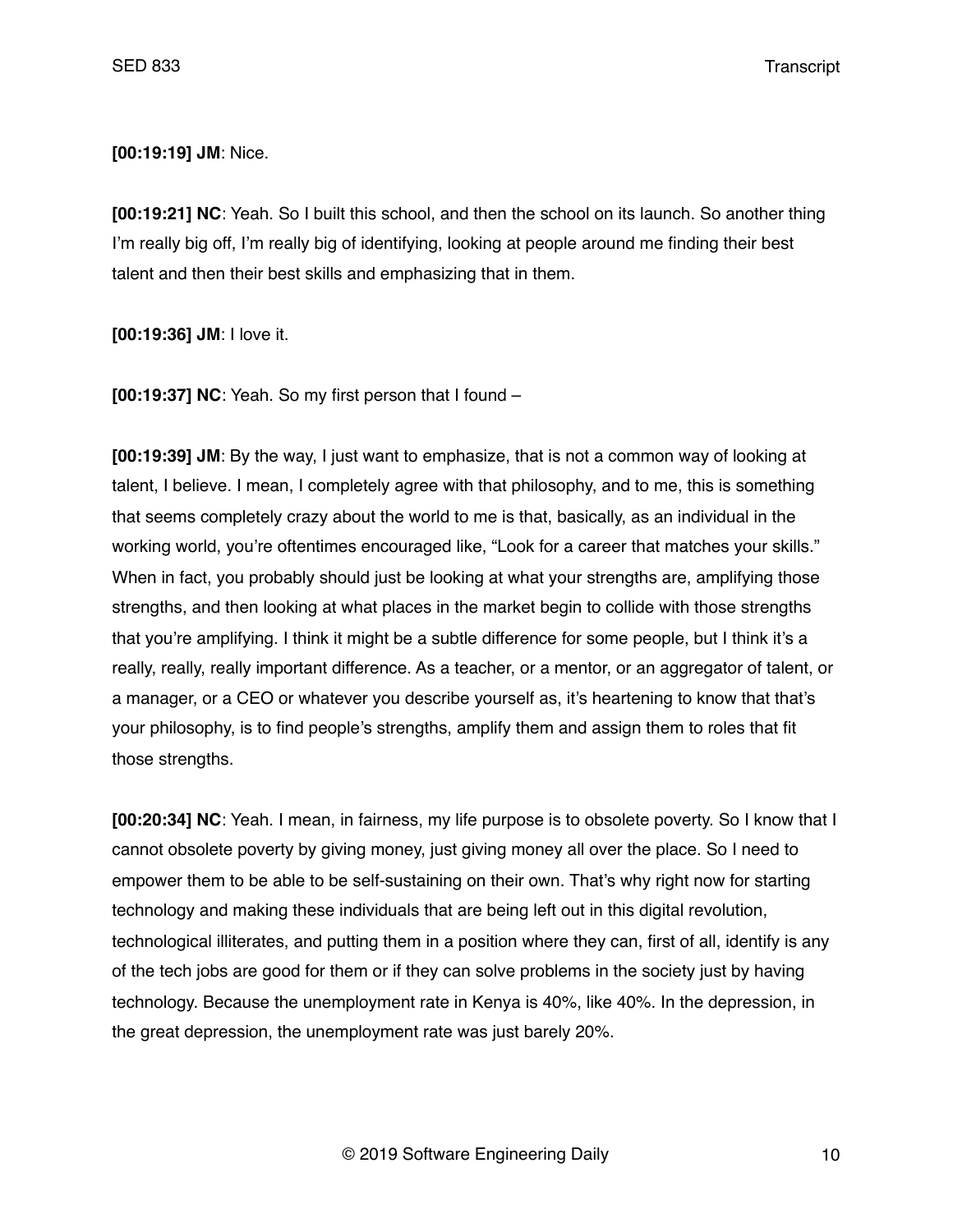So you can imagine just how bad it is. But when you are in the ground, when you see the economy where, everyone is just hustling. There's a lot of side hustle. A good example is my sister. So she did studies in animal health and she would wake up in the morning, collect all her medicine, put it in a bag and go from door-to-door and find out if anyone needed help treating their cattle, so like treating their goat or treating their cow or treating any of their livestock.

So, to us, like, "Okay, let's open you a pharmacy, like a place where you can sell these different medicines. So instead of you just saving a little bit on going and buying these medicines from shop, what if you're the supplier of the medicine?" So I give her like only a grand, like \$1,000. I gave her a grand as initial investment. She opened this pharmacy where she sells animals. Then she, on the back – I don't know if you know this, but it takes like 21 days to hatch a chick. A hen lays on the eggs for 21 days and then it hatches, right?

She formed her own form of incubator. She somewhat find the right temperature that it takes to hatch an egg and she was able to hatch all these eggs without having a hen possible. So she's buying these eggs at 10 cents. So she's buying them at a dime. Simulating this perfect temperature, hatches it within 21 days, and in three weeks she's selling these chicks with \$2. \$2! I didn't tell her that. I was just giving her a position where she can help herself and she was able to  $-$ 

**[00:23:13] JM**: It's great margins.

**[00:23:17] NC**: You see that a lot. Even though the unemployment rate is insane, you just see people just like really hustling, really grinding, finding ways to be very entrepreneur. So imagine just having a little bit of tech on top of that. It's amazing.

**[00:23:32] JM**: It's an inspiring vision and it's a disheartening reality.

**[00:23:37] NC**: Yes, it is. I mean, for me, it has – I started doing this when I was in college. So built this school and then I realized that the school is not going to be scalable. So the idea was to build technology schools in different areas in rural Africa. Then I realized that building a technology school each time, I'll have to fundraise hard each time and then like build the next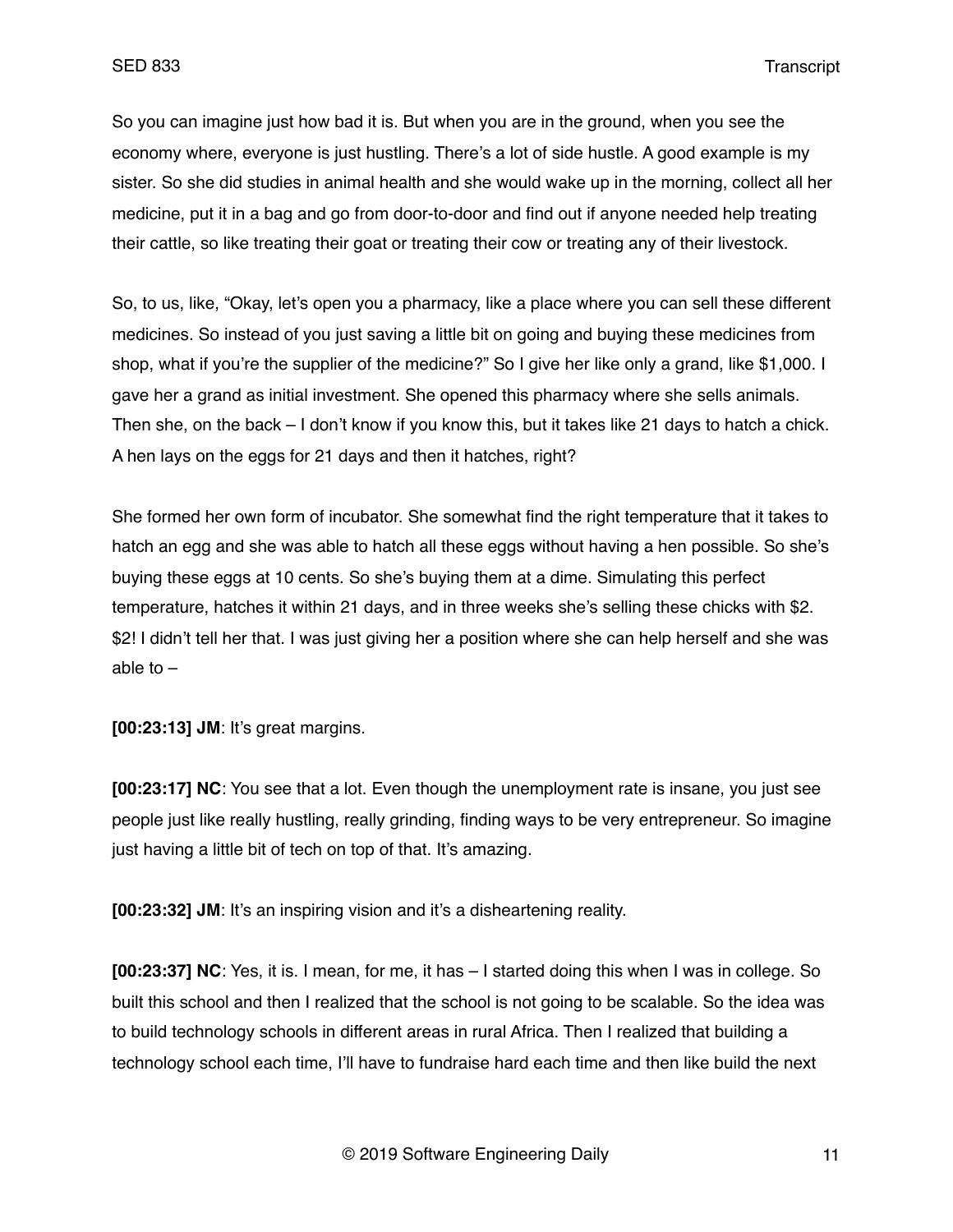school, build the next school. So I came up with TechLit Arica, which is technological illiterate Africa and the idea is to just go into existing schools and replicate this.

So instead of building schools myself, I go into schools, identify schools that have electricity and just provide the computers. So I provide the hardware. Then I provide the software and my version of the internet.

**[00:24:33] JM**: Your version of the internet. That's like downloaded Wikipedia and stuff, right?

**[00:24:36] NC**: Yes.

**[00:24:37] JM**: That's brilliant. It's so brilliant.

**[00:24:39] NC**: Yeah. I download Wikipedia. I download Khan Academy. I download TED Talks. I download –

**[00:24:44] JM**: Interesting.

**[00:24:45] NC**: I download Wikibooks. So terabytes and terabytes of content and then I just have it over Nginx.

**[00:24:51] JM**: This is brilliant. I didn't realize this.

**[00:24:54] NC**: Yeah. So one just goes to the school and they already like can find answers on Wikipedia. They can just be like, "Okay, what is the moon made off?" Then go to the IP address on the browser just like you would the internet and you find your answers. So you're already cultivating that curiosity.

### [SPONSOR MESSAGE]

**[00:25:21] JM**: FindCollabs is a tool for managing hackathons and innovation within your company. FindCollabs allows anyone within the company to create new ideas and build momentum around a new initiative. FindCollabs allows your smartest, most driven employees,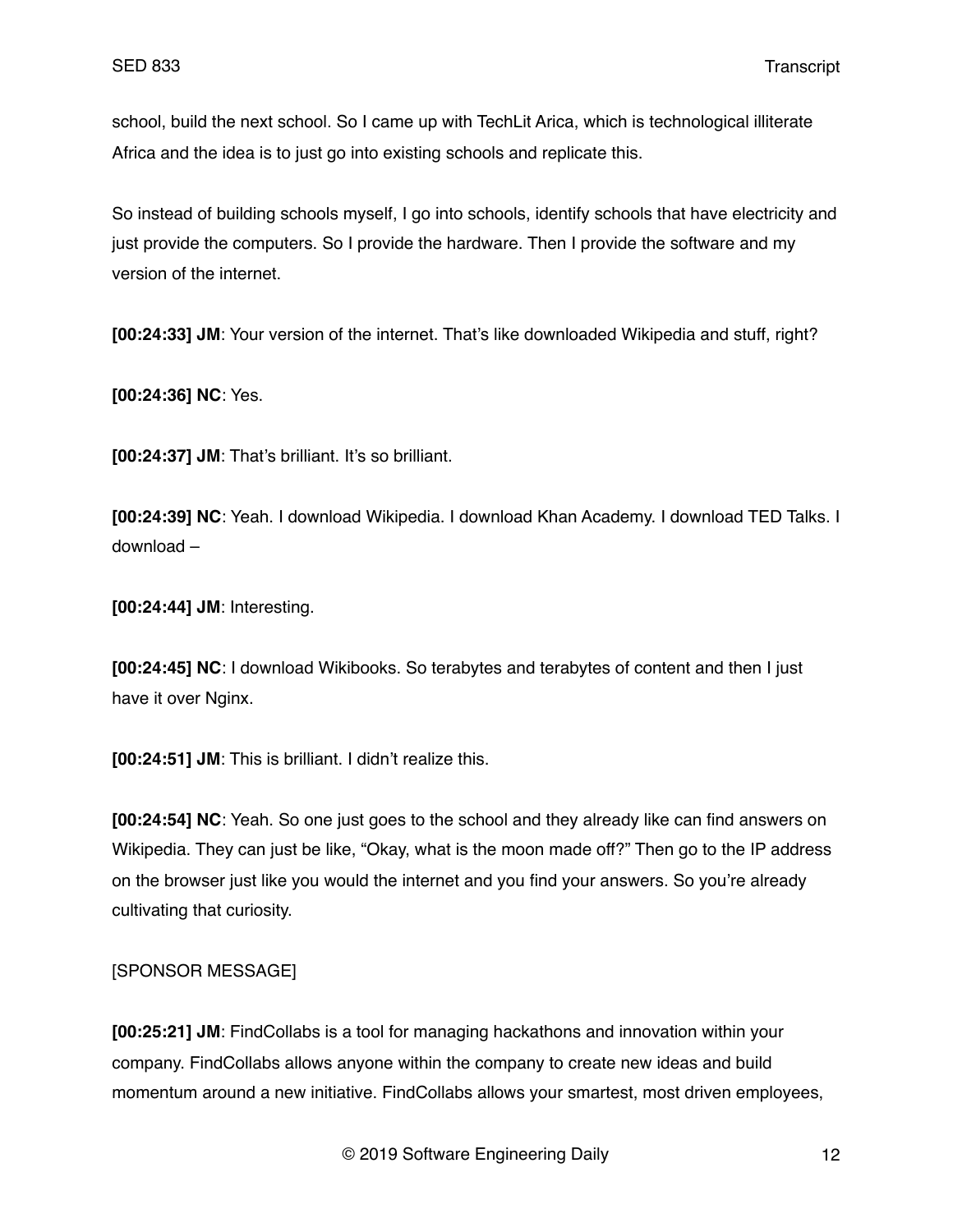to build projects organically. If your company is looking for new ideas and innovations, check out FindCollabs. It's free and it was started by me. It's something I genuinely believe in, and if you have any ideas or complaints or criticisms of FindCollabs, you can always email me, jeff@softwareengineeringdaily.com.

FindCollabs lets people within your company create new ideas. Whether you want to run a hackathon and generate new ideas, or you want a long-term system to manage innovation within your company, check out FindCollabs at findcollabs.com.

#### [INTERVIEW CONTINUED]

**[00:26:26] JM**: Okay. So now you got me really thinking. This is kind of an internet.

#### **[00:26:31] NC**: It is.

**[00:26:32] JM**: This sounds like an entire platform thing. Like you could make an internet – It's basically like internet all over again. We used to have these things in the 90s where like you had a private internet, basically, and some people thought that's like how the world would involve. It could have worked, but you could have basically like a server that you could just put in a school, for example, and this is like the internet server and you could have like messaging, you could have like some kind of social networking thing. You could just have everything take place in the school.

**[00:27:07] NC**: Yes, pretty much. That's what we did from the get go. Because the internet is coming, we have all these organizations focusing on getting the internet to Africa. So we're not trying to solve that, but it's more than just access, right? Because right now, when someone decides whether to watch a video or just go to WhatsApp, someone will decide to go to WhatsApp, right? So how do you show them how valuable the internet is and how powerful it is? By simulating like things that you would do in the internet. Cultivating curiosity, finding answers, doing research, finding your skillsets and emphasizing that.

Just like trying to create – The way like people use the internet net her and the way people use the internet to empower themselves, we're trying to give that, so that when the internet gets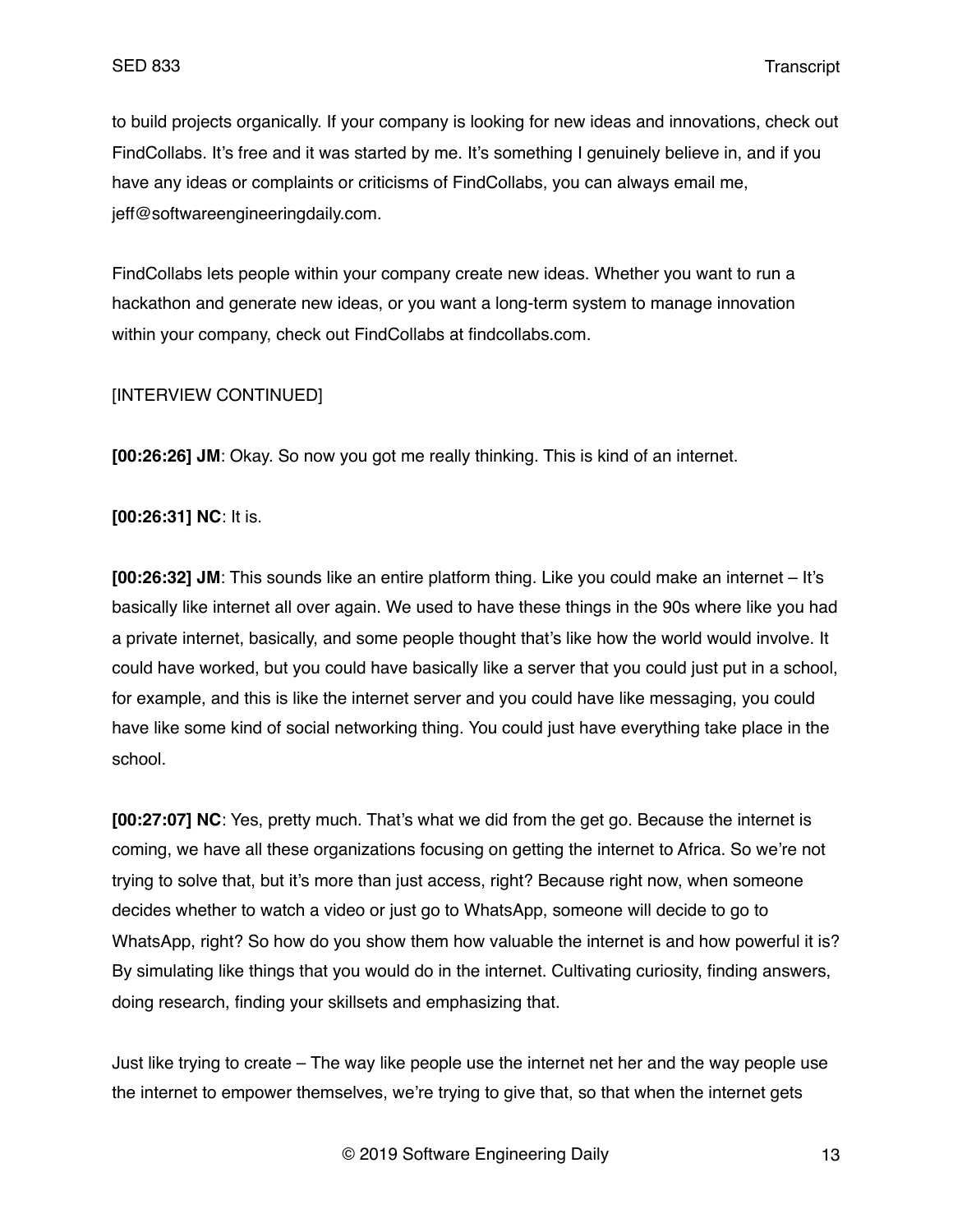there or at least – It becomes like a crucial decision. I'd rather watch a video and then how to write a website than just keep chatting with friends on WhatsApp. There's nothing wrong with that, but I'm just saying – Right now if you ask someone, "Hey, do you want to watch a video about web programming or do you want to stay on WhatsApp?" They'll be like, "Well, WhatsApp only causes me 10MB. The video will cost me 50MB. Chatting on my friends is cheaper."

But how do you switch the other way? A video is more powerful. Yes, it's expensive, but it's more powerful. So we want to cultivate that curiosity. I think by just providing access, by just providing hardware is not enough. There has to be some kind of just immediate results. You build a website, you see the answer immediately. You ask for questions, you get your answers immediately, and then you keep doing that over and over again. As you find answers, you become more curious.

**[00:28:46] JM**: I was reading your site and I didn't fully grasped what your strategy was until just now. But there were some anecdotes that really stood out. There's some boy who didn't like going to school and then he shows up and he plays around with a computer, basically he plays like a single computer game and he's like, "My mind is being blown. Like I only want to go to school."

**[00:29:12] NC**: Right. Yeah. I mean, there are other stories of that. I think she's 8 now. So she was there when we were setting. So I went to Kenya last October with my boyfriend, Tyler. He and I are confounding this organization. So we went to Kenya and we were setting this. So we took 10 computers with us. We prepared an image, Elementary OS image, and we installed all these educational software, including typing. We took one week downloading our version of the internet. Set up this summer when we got to Mogotio, and then we were mostly on the terminal.

So there were three parts to this. The kids that were really young were just like using all these games. They were learning these games. Then the high schoolers in the neighborhood will come and watch the Khan Academy videos and then the adults will come in the evening and we'll just take them through like a 5 minutes tutorial on how to build a website with Ruby on Rails. So five minutes, already have their website. Then we tell them, "Hey, if you like this part, then - If you like the terminal, read more about -" We just pretty much use the book Learning *Enough Rails to be Dangerous*.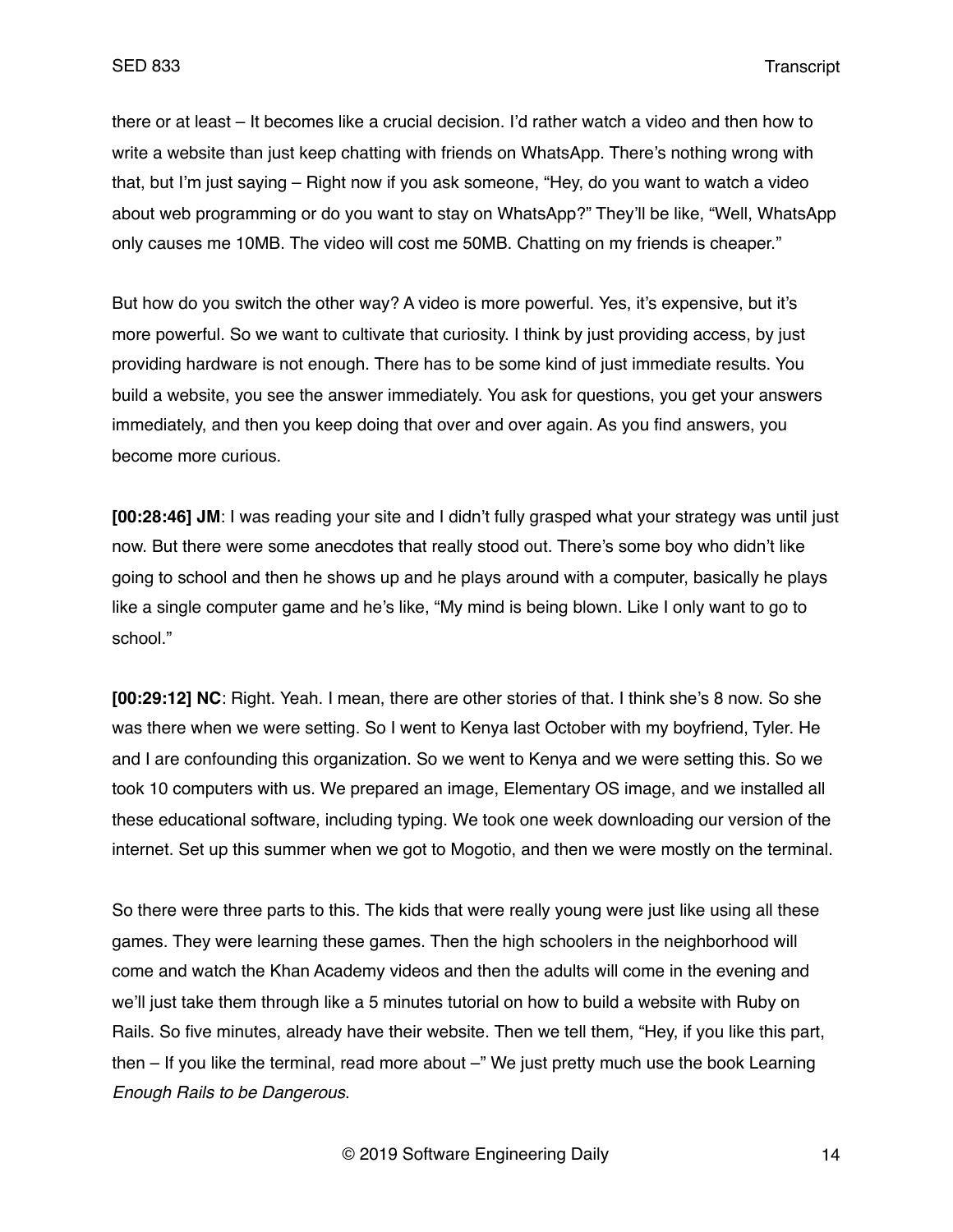Well, if you like the Rail's tutorial, just read this book, *Learn Enough Rails to be Dangerous*. If you like the terminal part of it, just learn enough terminal to be dangerous. I really like the guy who writes this tutorial. We bought the book just in case he's wondering. We didn't pirate it. We bought it. Okay.

The seven-year-old, my niece, she just was watching the whole time, because she was supposed in the cohort just playing games, right? So like the IP addresses and the music playing was mostly just for the adults. As far as she knows – From seeing all of these, as far as she knows, they only editor there is is the terminal. So she'll pull up the terminal and she'll type Zawadi Prep, which is the school. Zawadi Prep over and over again. So that was a way of typing.

Then we're like, "No, you don't type like that. Just open this editor that comes bundled with Elementary OS," and she wouldn't do that because she keeps the terminal and she wants to use the terminal. So this seven-year-old is already using the terminal, just typing Zawadi Prep over and over again.

Then my friends came over to the lab and she was like, "Hey, do you want to see our content?" Then she does, "192.168.0.1", and then she navigates to the landing page and she clicks to her videos and be like, "Hey! Here's our content." So she really knows how IP addresses work and she's only 7. Then she brings all our neighborhood friends. She sits in the middle and then she teaches them how to use the computer, how to play various games. She kept asking us, "How do we play this game?" We're like, "We don't know." Then she comes back and be like, "Okay, I found out how to play this game. Let me show you." They've very curious. They're already very entertained and they really like the whole program.

**[00:32:09] JM**: Okay. So I'm convinced and intrigued by your project here. What's your scalability strategy? How do you make this purveyed the entirety of Africa?

**[00:32:21] NC**: Okay. So right now, actually, my apartment, I have 300 computers that I need to get to either Kenya or Ghana in the next – Actually, one week. So I quit my job on Monday. So I'm doing this fulltime now.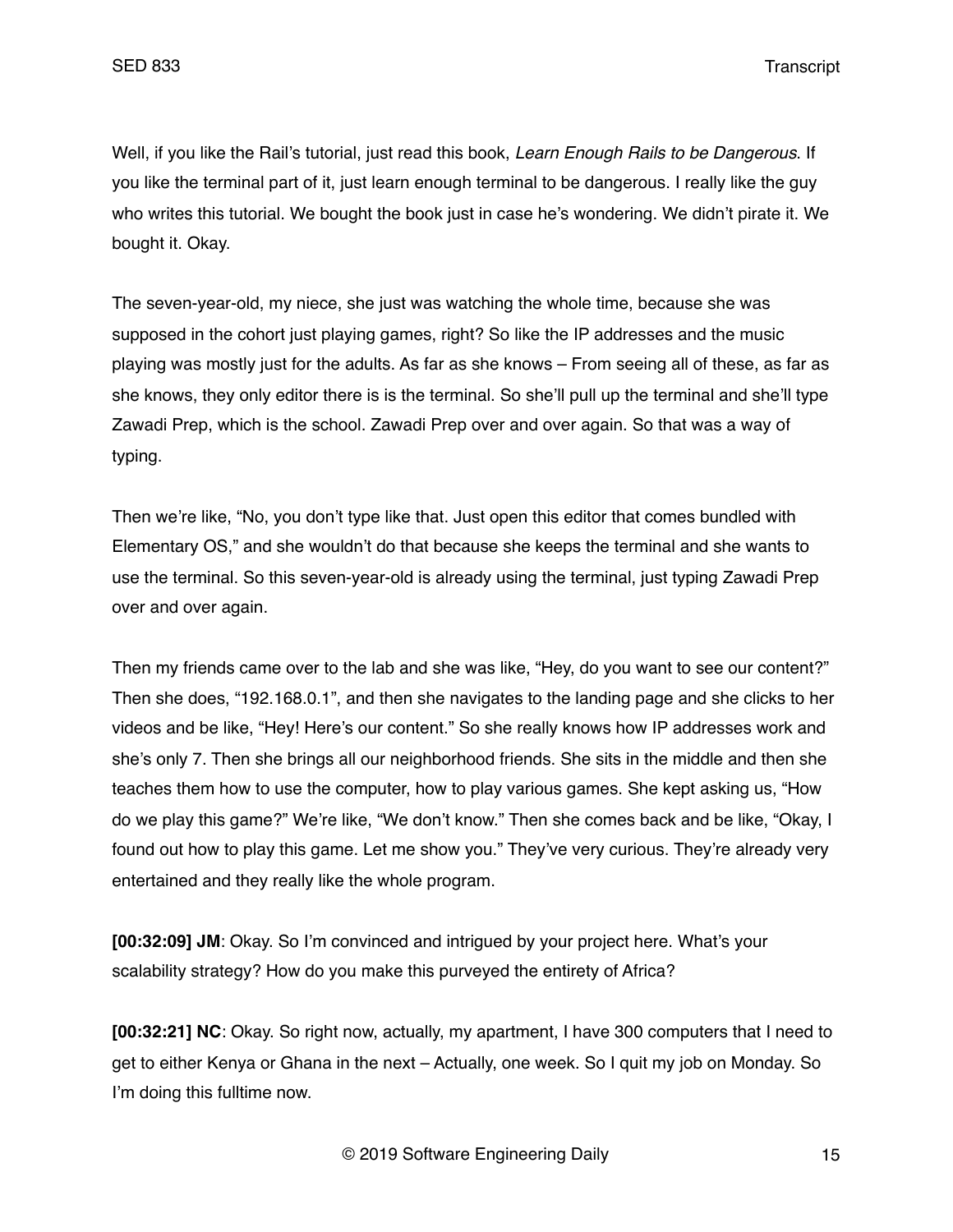**[00:32:36] JM**: Congratulations.

**[00:32:37] NC**: Thank you. It's kind of scary, but okay. So I'm doing this fulltime.

**[00:32:41] JM**: Don't be scared. Hey, if you run out of money, you run out of money, I got your back. I'll send you \$5,000. Just let me know if you get to zero. I'll send you \$5,000.

**[00:32:50] NC**: Oh, so sweet.

**[00:32:51] JM**: Just let me know. I got your back.

**[00:32:53] NC**: Okay. Oh! This is awesome. Thank you. Okay. As I was saying –

**[00:32:56] JM**: But you won't get there. I don't think you'll get there. I just want to give you some safety net.

**[00:33:02] NC**: Okay. Good. Thank you. What was I saying? Yeah. So I have these computers in my house, 300 computers. I need to get to Kenya or Ghana. So the strategy here now is to, as I said, identify schools. So our goal for this year is to build 10 more schools. So we're going to identify 10 schools. First of all, we'll take these computers. We'll take computers in any condition. We just take them in any condition, and then we refurbish them, right? So we're going to take these computers into – We're going to get a warehouse in an African country, and right now we're looking at both Kenya and Ghana. So we're going to get a warehouse. We're going to hire local talents.

So the whole idea is to make the African operation self-sustaining. So we're going to open a warehouse and then we're going to ship all these computers. Then these areas are going to be – We're going to try to get a lot of bandwidth and then we're going to curate the content there. We're also going to like refurbish the computers and then equip them with our image version of Linux Distro images and all these games and then go set up the computers.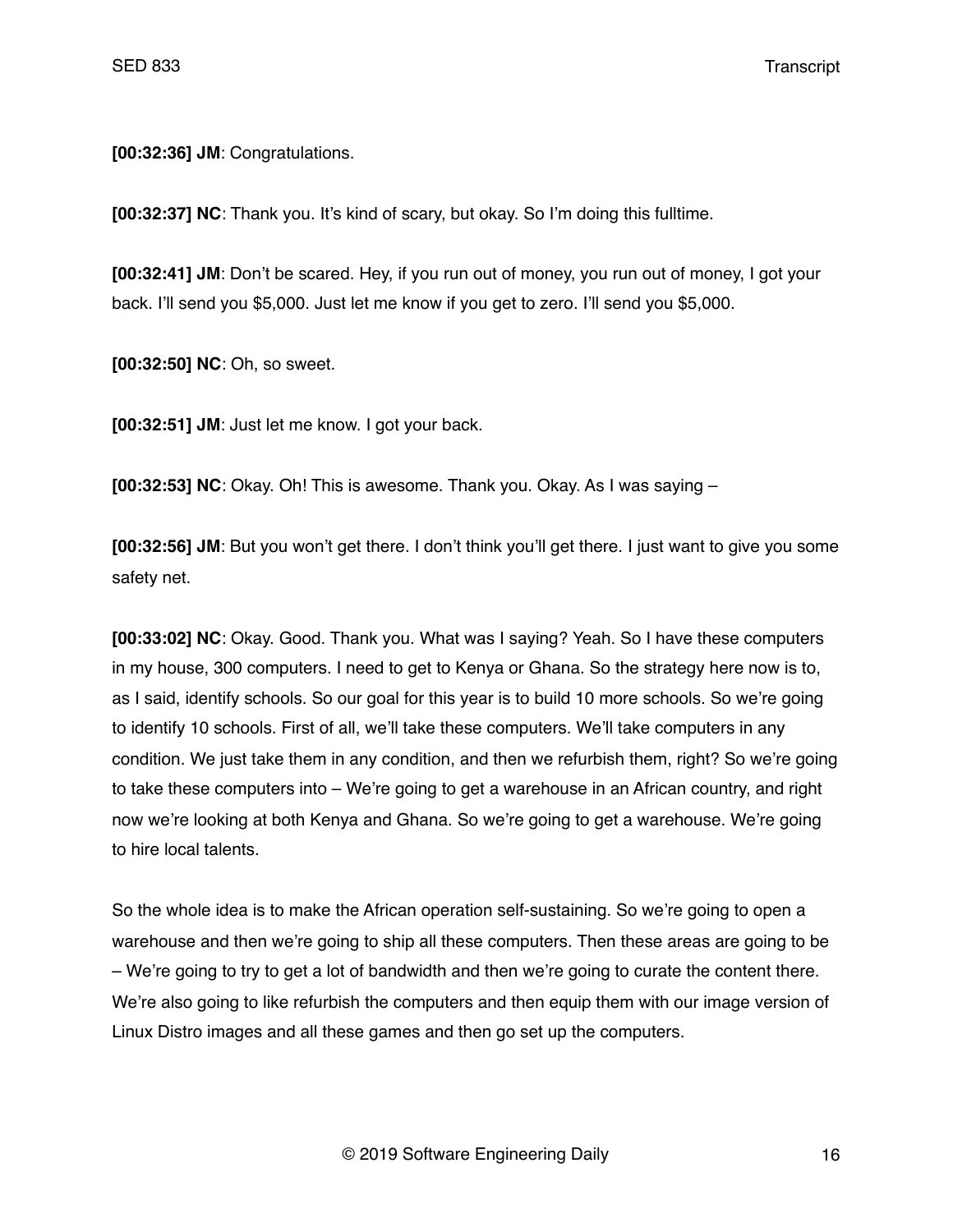Then the whole idea too there is that when we set up the computers in the schools, the schools need to open up those labs to the community. It's not only for the school. The schools during the day can use the labs. WE trained the teachers on how to use computers and the programs in this computer to supplement they're already teaching. So that is already part of the curriculum. Kids are already learning how to types. Kids are already learning how to do math on a calculator.

So we train the teachers to use the labs. Then in the evening, the adults come in and they use the labs mostly to learn web programming, or they learn like graphic design, or accounting, or all these. So another big part of this is the content. We, in good conscience, cannot curate all the content. That is not fair for everyone that two of us can be like – Like the people who are deciding on the content. So the content is going to be – We're working on this right now. It's going to be an open source site. It's going to be quick – So if you're an expert in, let's say, Ruby on Rails, you're going to write a 5-minute tutorial really quickly that open the terminal, Rails knew this, and then all that. Then you add, "What part of this tutorial did you like? Did you like the terminal? Okay. Now, read these tutorials about this. Did you like the UI part of it? Then you might like graphic design or being a frontend developer. Did you like the database part of it? Then you might like more about being a backend."

So this tutorial, it's like – Because even right now, if you want to pique into programming, there's a lot of resources out there. Most of my friends who have tried, even my friends here who applied to go into programming, they just get overwhelmed, because they're like, "Okay, you got to set up Git. You got to find an IDE." So you never which tutorial is that. Another problem is that once you've past all that, you forget where you came from. You forget how long it took you to get into programming.

**[00:36:08] JM**: Oh, yeah. Definitely.

**[00:36:09] NC**: So we're going to find these people already experts and it's going to be in every single field. It's going to be in accounting. It's going to be in graphic design. It's going to be in  $-$ Even trading. We're going to find people who have already done all of these and we're going to encourage them to create – To write a quick tutorial. If you're to get someone interested in trading in 5 minutes, how are you going to just highlight all of these and how are you going to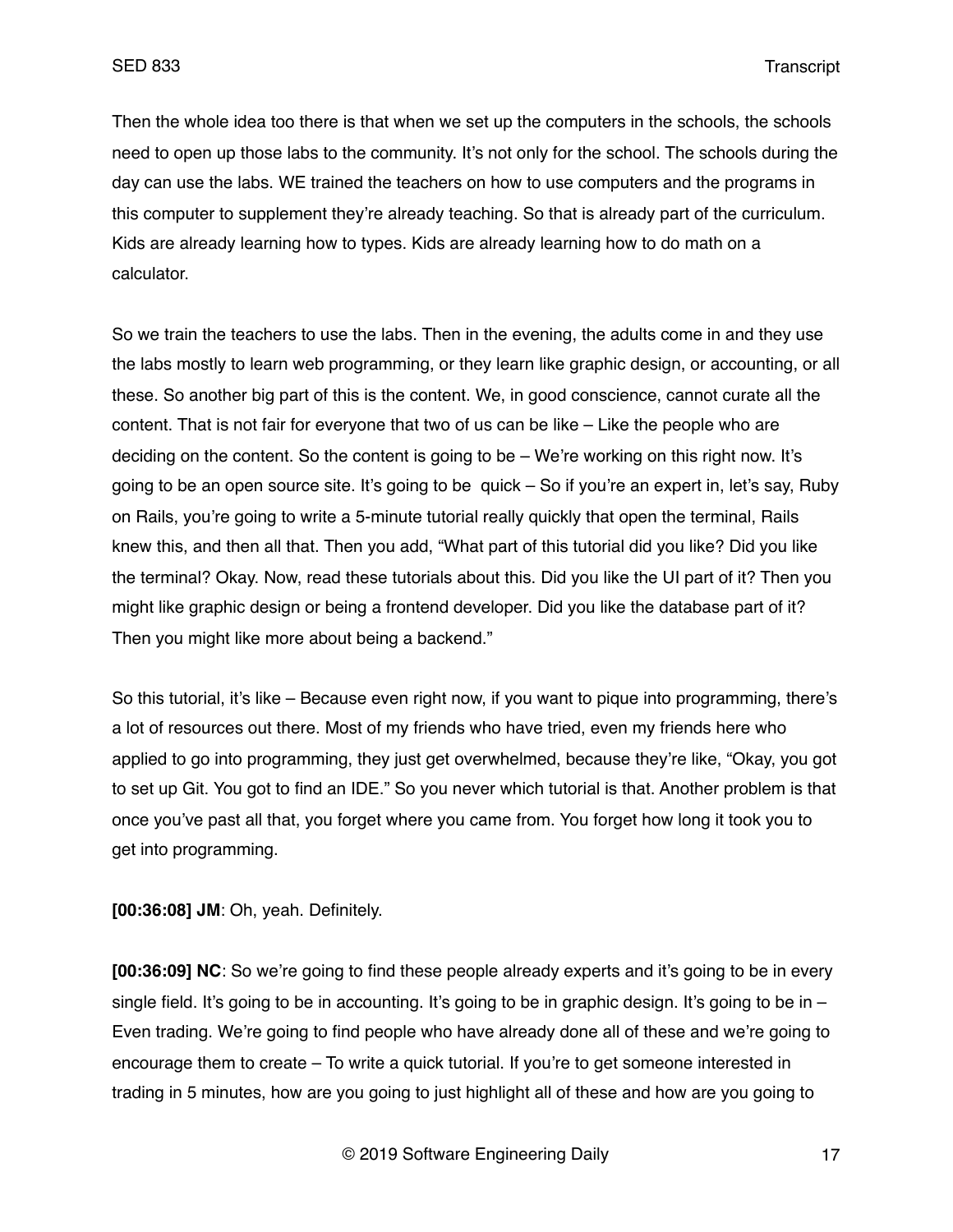give them more resources to go learn about it? So this is going to be open source. Anyone in the world can use this. Anyone in the world can access this tutorial.

The tricky part right now, the technical challenge, we want this to be both offline and online, right? So we're trying to find a good way to curate the metadata, so that if you're online, you just click a link. If you're offline, this link is going to be pointing to our server. In order to have the content in our server.

You're asking about scaling. So we setting the warehouse – We're putting it in a way that if we're to drop dead tomorrow, this will still be going on. So we're going to make the African side self-sustaining. Then on the [inaudible 00:37:17], in America, on the American side, it's going to be getting the computers getting everyone who's really expert on all these things to create the content. So that's going to be the American side.

**[00:37:28] JM**: Quick question. Are you a nonprofit or a business?

**[00:37:32] NC**: Right now we're a nonprofit.

**[00:37:34] JM**: Why? Why not just make this a business?

**[00:37:38] NC**: Okay. We're not a profit because – I mean, most people have asked me this, and I think that's the reason I didn't get into Y Combinator because I was a nonprofit. Anyway, most of the business – So because we want the hardware – So I think most business would give us hardware if we were nonprofit. We're for profit, we'll have to make a case for giving us your hardware and we'll going to give you any money for it is good for you. So that is one part.

Another part is on the Kenyan on the African side. If we're going to be importing these computers as a business – So Ghana would charge us 30% of the value of the computers if we're for business. As a nonprofit, then we can bring it for free. Kenya charges 22% of its value to get it to the country, but you can get a waiver as a nonprofit, right? So as we're coming into these different countries, because we're trying to form relationship in every African country. So if we're coming in into this country, we'll come in as a for profit. So we're going to incur a lot of costs, right?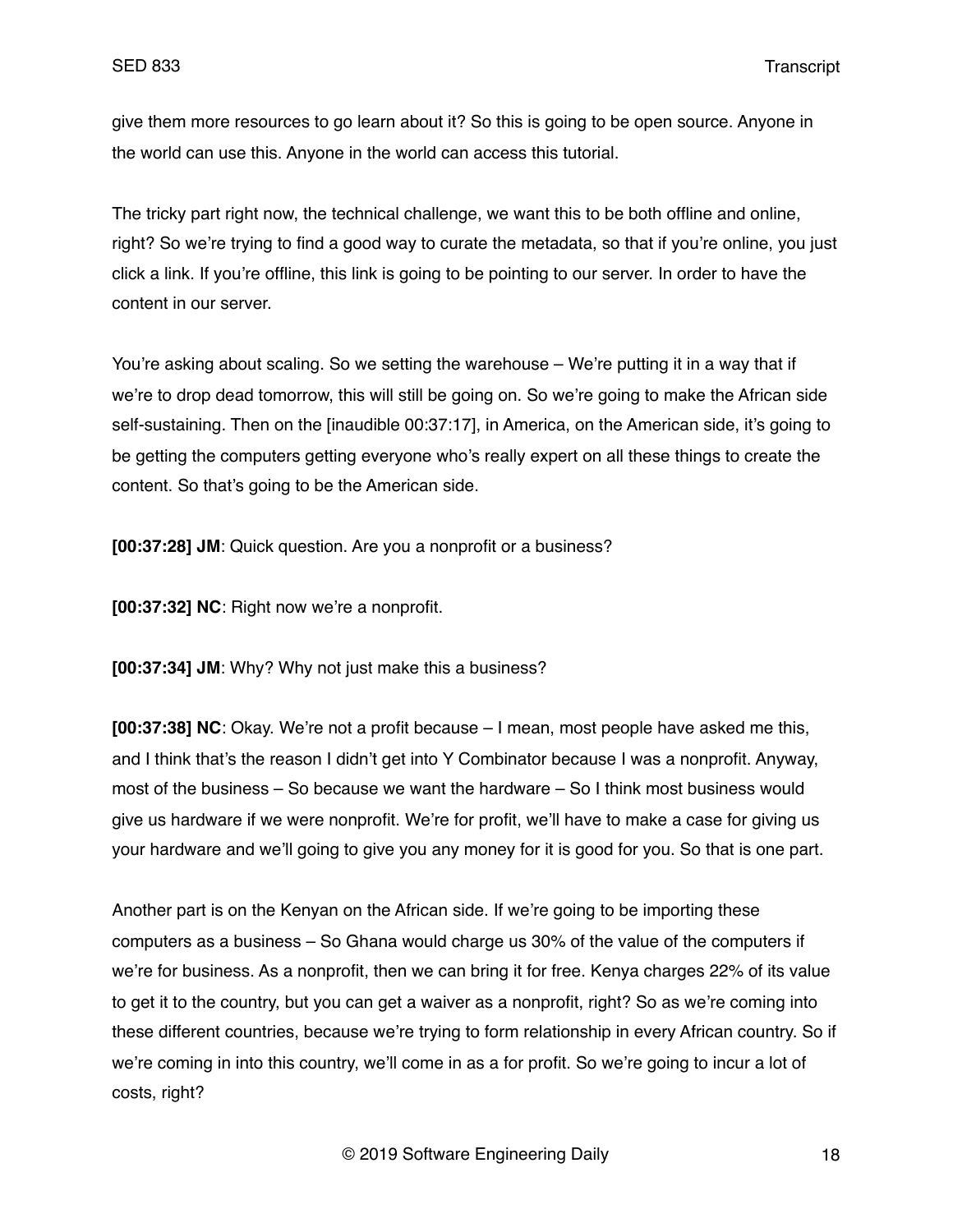On that note, very entrepreneur, and I realized that I'm going to be training a lot of people to become very technical. So maybe we might spin up a for profit side that gives these people who've acquired all these skills like a way to connect them to jobs or a way to like consult with them and start their companies a way to utilize all these network. But right now it's just for the nonprofit. We're really focused on the impact, and this is our version of eradicating poverty. We realized just by giving them technology access and giving them these skills, it's one of the most [inaudible 00:39:24] way to eradicating poverty.

**[00:39:26] JM**: So I don't know you've thought about this, but you probably have. But like I think there will be – If you scale this thing as a nonprofit, if you basically scale influx of hardware – Like I used to give away my computers to Goodwill. So Goodwill is an organization in the United States at least where you can give them anything and they basically either try to sell it, or if they can't sell it, then they give it to people who are less fortunate or don't have computers or don't have clothes or whatever. They accept almost anything. So Goodwill is a great organization.

I used to give them my computers and they would refurbish the computers, put new operating system on them, etc., and give them away to people. If you build kind of that and then you build some kind of distribution thing for it and then you start to have some kind of like program where you have people that are installing these internets in schools or installing them in – I don't know, other organizations, libraries, or something. I feel like there is just so much opportunity – I mean, maybe this is just me being like a greedy American capitalist thinking like this. But it feels like there's so much exhaust opportunity from that nonprofit that there is a business opportunity.

Maybe your internet thing turns into like some kind of open source tool, that it's like an open source platform for building your internet and there's some onboarding thing. Yeah, I don't know. You just got me thinking.

**[00:40:55] NC**: Yeah. If I think of a for profit part of it, it should be like giving these really highly trained Africans like a job opportunity, right?

**[00:41:03] JM**: Sure. There's another one.

© 2019 Software Engineering Daily 19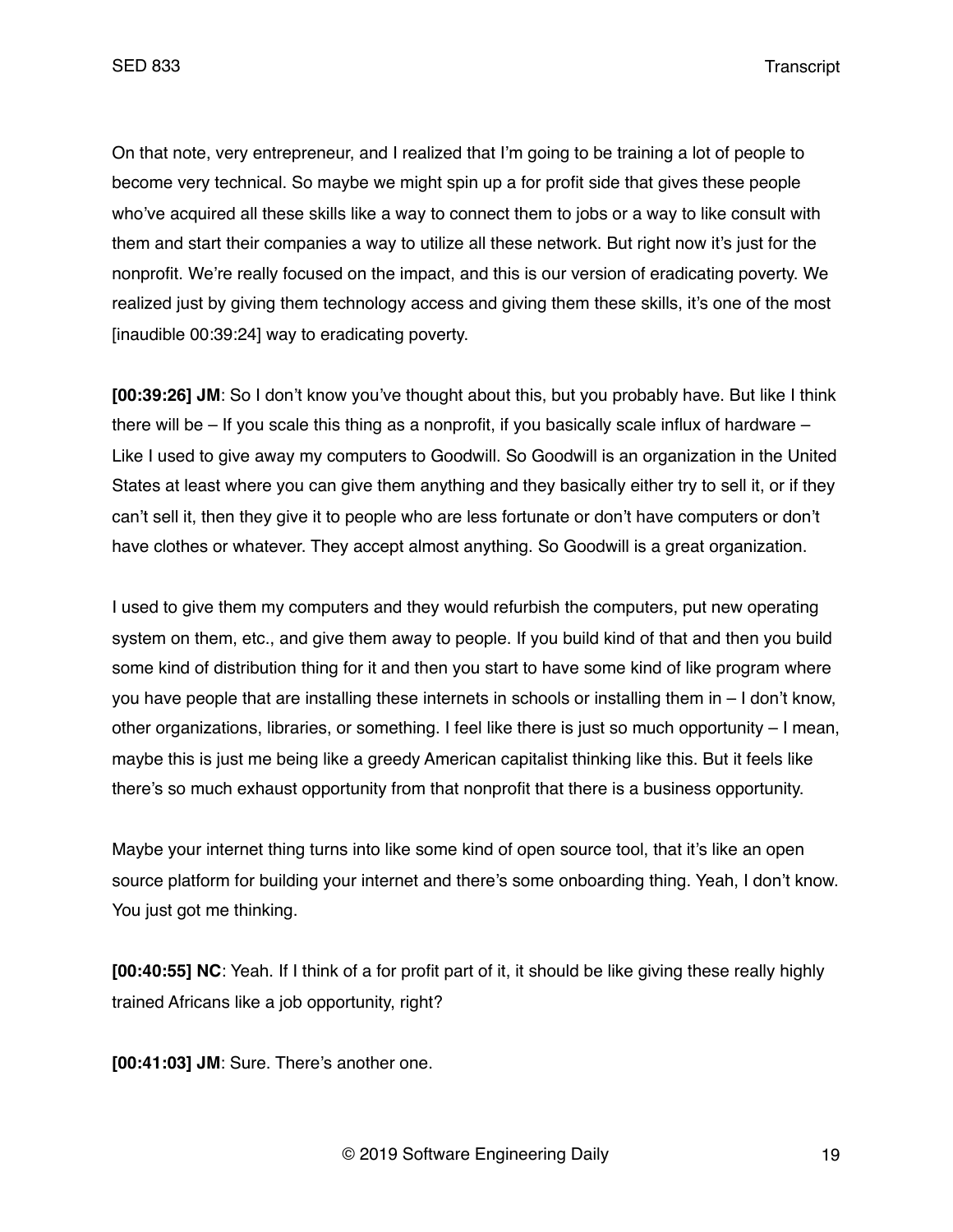**[00:41:04] NC**: So connecting them to, let's say, companies here or companies in the country. This is one upside thing. A friend of mine has a startup and she was looking for talent. So she was looking for I think like a data scientist will do something, but she couldn't find a Kenyan to do it. So she had to hire a British guy to do it. So that's just insane.

So if we could also just provide talents to the startups in Kenya and also like find a way to connect them to like the demand of talent all over the world, like building like some kind of a remote consulting or even a recruiting.

**[00:41:42] JM**: You've heard of Andela, right?

**[00:41:43] NC**: Yes, I have. Yes. Yeah.

**[00:41:45] JM**: What do you think of Andela? You've talked to them.

**[00:41:47] NC**: Not really.

**[00:41:50] JM**: Really? I should introduce you. I've interviewed I think one or two people from there. What do you think of them?

**[00:41:58] NC**: So I don't know them personally, but I think also – This similar thing is happening here. I think jobs are becoming obsolete quicker and quicker, and I think that in terms of playing catch up, in terms of trying to play catch up to all these new jobs, we are forgetting that it's not scalable to play catch up today. Right now, let's say being a programmer is the most lucrative thing you can do, or being a machine learning, it's the most lucrative thing you can do.

So I think that trying to get everyone interested in machine learning, not everyone is going to be interested in it. But trying to get everyone interested in it and then trying to train them to meet the market demand. I think it's very exhausting. Our better approach would be how do you teach people to reskill. As jobs are becoming obsolete quicker and quicker, how do you teach them to just be able to retool and rescale to adapt the next job? I think this is very common in being a programmer. In being a programmer, you can pick any skill, any language, because you know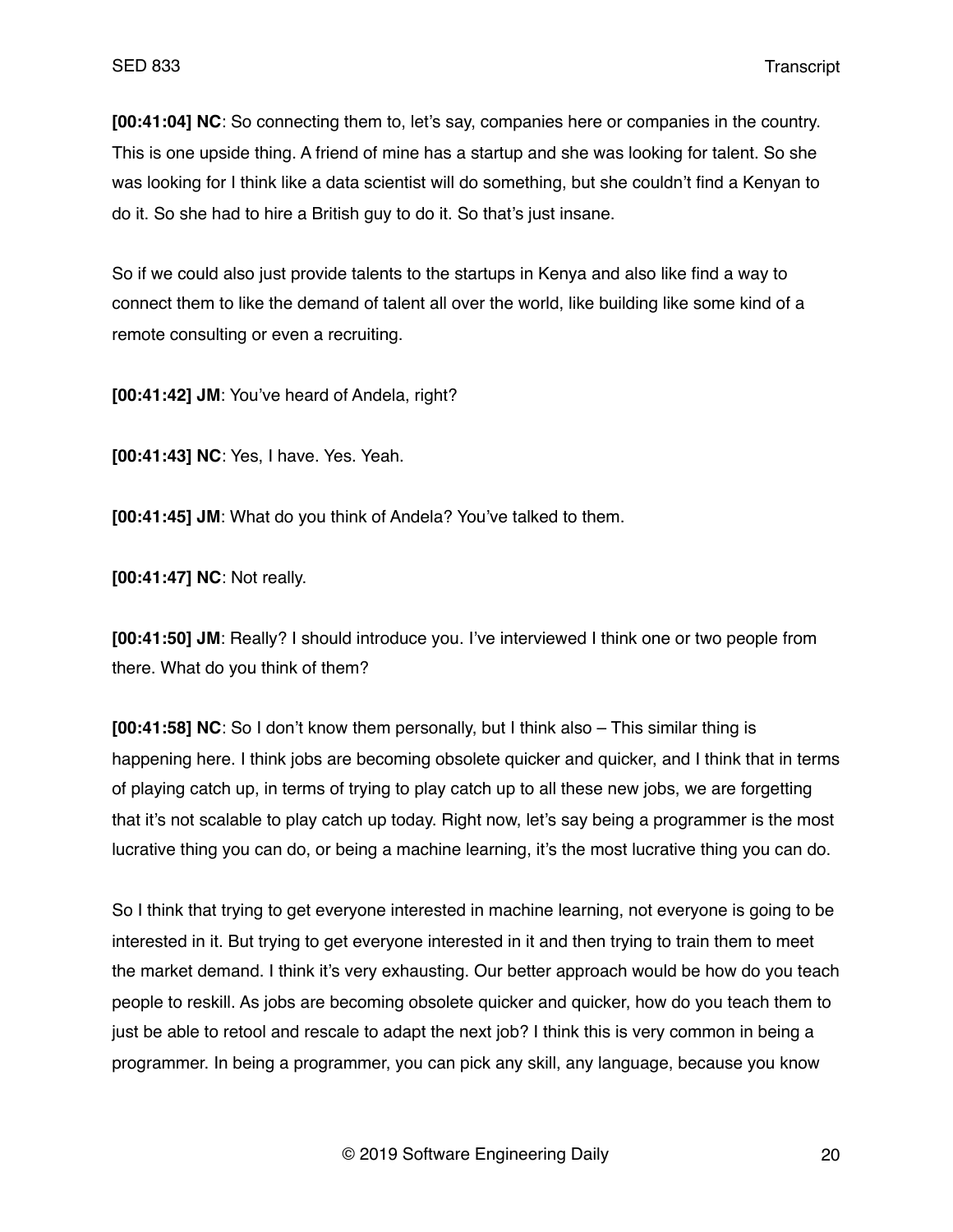how to find your answers. You know how to go to stack overflow, hot to Google your answers. But I think that's not the case in other fields.

Right now if I want to be a trader, I have no idea how to do it. I have no idea how to start. But being a programmer and also being an entrepreneur, I know that if I want to be a trader, these are the steps I need to look into. I need to find these tutorials. I need to find these hardware. So I think this skill, this habit of – I don't know if it's a skill, but like having this mindset of teaching people how to rescale and how to find their own resources is lacking in schools, is lacking in various aspect of the industry, and I think that's the one we should emphasize.

I think, yes, we should try to meet the current demand of software engineering talent, or the current demand of machine learning, or the current demand of data science. But a better way would be how do you teach them to be able to teach themselves. If you teach someone –

**[00:44:04] JM**: Isn't it the best way to learn that to have an experience where you learn something? In my experience, teaching myself programming, which I didn't entirely do, because I studied at a university, but much of the way that they teach is so old and deprecated and didn't fit my learning attitude that I really did have to do a lot of self-teaching. But it was just like – It took only kind of one self-teaching thing to kind of learn all the others. So isn't the best path to education in that regard to actually learn something directly. Like you learn software engineering directly, maybe Andela teaches you software engineering. By virtue of learning software engineering, you learn that you can actually learn everything else on the internet.

**[00:44:48] NC**: Yeah, I think software engineering and programming in general already has that just by learning programming, you're actually equipped to be self-teaching, because the job itself, it's like nobody has all the answers. I think that it shouldn't be like an afterthought.

**[00:45:06] JM**: Maybe like if you were to learn accounting on the internet. You're not necessarily learning everything else. It's not necessarily going to teach you to teach yourself everything else.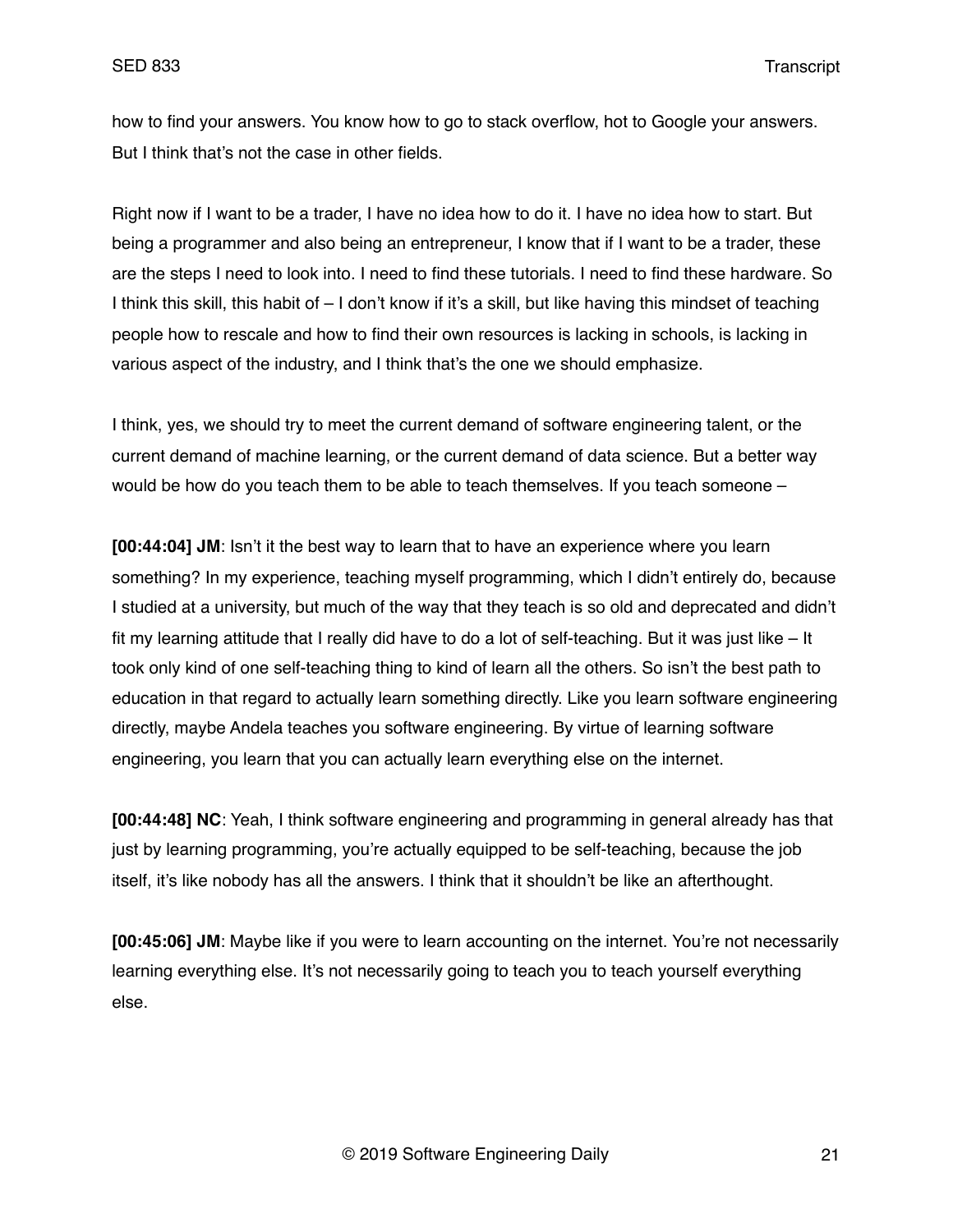**[00:45:15] NC**: Yes. Yes. Yes. I mean, it happens that learning programming equips you to be like, "Oh, yeah. I can just self-teach myself, right?" Because it's such a vast field. Nobody has all the answers. But then if you look into other fields, you can just find all the answers.

**[00:45:28] JM**: So if you were to teach a class on the internet, or even have the entire curriculum revolve around using a computer on the internet, what would that curriculum look like? How would you sequence it?

**[00:45:39] NC**: I think I'll just give like a quick how-to on like – Let's say I'll tell you that, "Hey, I have all these resources. So this is our server. Our server has Wikipedia. This is what Wikipedia is. This is Wikibooks are. This is what it is." Your assignment this time is to find an answer about this question. I can post a specific question, "How about you go find me an answer about this?" It's okay to ask everyone. It's fine. It's okay to collaborate. It's okay to team. But when you do that, make sure you give credit. Make you sure –

**[00:46:11] JM**: Wow! That's brilliant. That's brilliant.

**[00:46:16] NC**: Yeah, thank you.

### [SPONSOR MESSAGE]

**[00:46:26] JM**: Whenever someone asks me where they should start if they're trying to learn to program, the answer is easy; freeCodeCamp. FreeCodeCamp is the best place to start your programming journey. You can learn to code for free, and there's a support of community of millions of coders. There're projects that you can work on. You can get experience by coding for nonprofits. Again, it's entirely free, making it easily the first place that you should start your programming journey as you decide to learn to code.

If you want to go to a boot camp from there or take some online courses that cost money, those are options as well, but there's really no downside to starting with freeCodeCamp. We've done several shows with Quincy Larson from freeCodeCamp, and his true mission is to make coding accessible and free.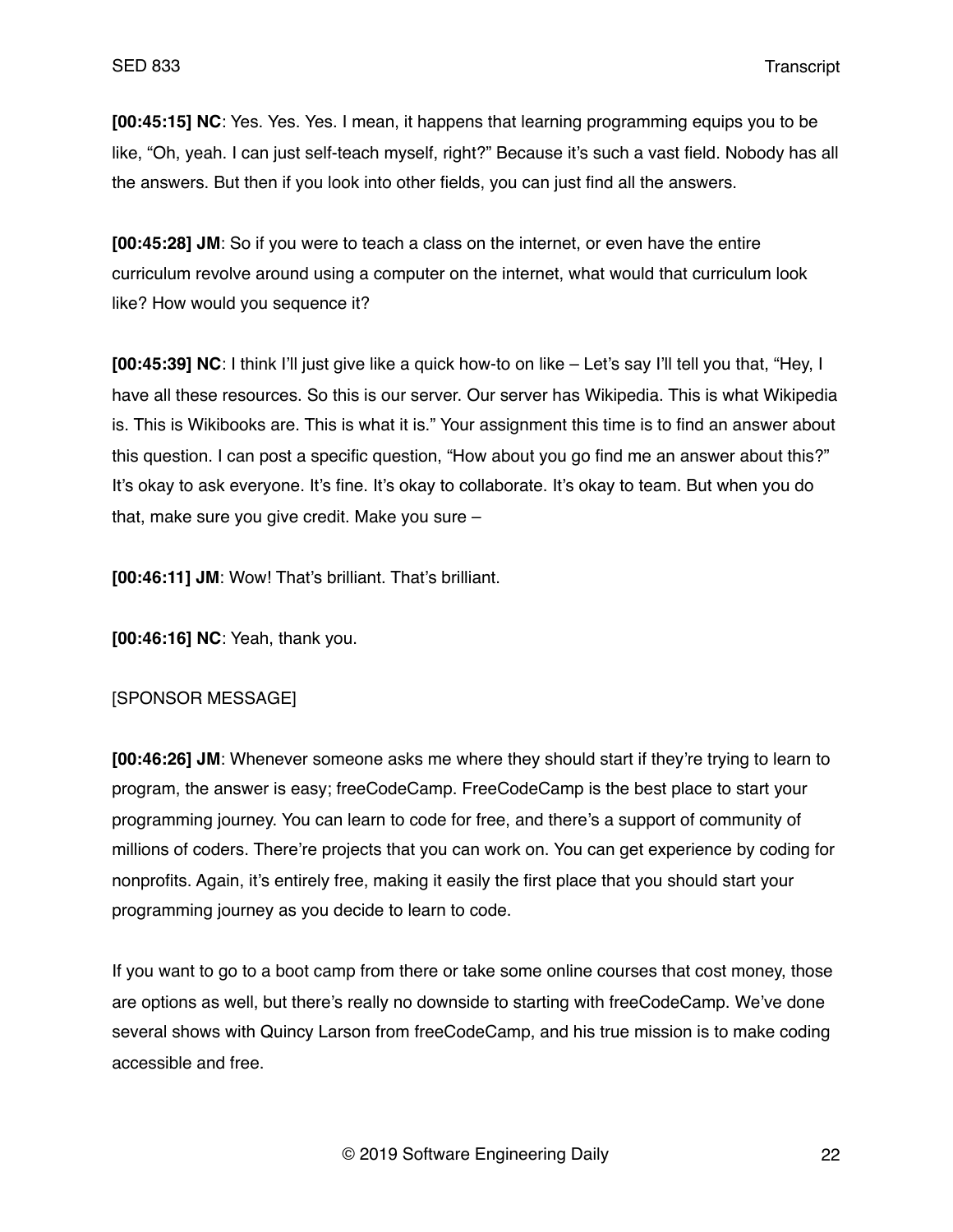FreeCodeCamp is also open source and there is a nice onramp to working on open source if you want to start with freeCodeCamp by just taking the courses and then eventually you can become an open source contributor by working on freeCodeCamp itself. So it has that kind of cool meta element to it.

Thank you to freeCodeCamp for existing and being my go-to source of referrals to get started with your coding career or your coding education. You don't necessarily have to be a career programmer. Thanks, freeCodeCamp.

### [INTERVIEW CONTINUED]

**[00:48:10] JM**: So what would be your first question? You've got all these resources – Or do you have to teach some typing first? Because, I mean, typing can be boring. You could have dropped off during the typing session. How do you prevent drop off before typing?

**[00:48:22] NC**: I don't think typing would be the first thing. Even if I knew that I needed to place my fingers a particular way back in junior college, I didn't just go ahead and learned typing. Instead of learning typing I realized my first year into the industry, it really affected my productivity. I could think. I knew what to say, but if I had someone peer programming with me or if I had my boss nearby, I couldn't type anything. I was really scared. I was so – So I think for them, I think typing will not be like one of the things that you first teaching, because the same way is that if you want to get someone into programming, you don't teach them about the history of databases? You teach them, "Oh! Look at this cool thing you can build in two minutes." I don't think typing will be the first thing. I think you get them interested in whatever they seem very interested in and then you'll be like, "It really helps if you can type. It really helps if – And this is how you learn to type." There's so many games that makes it easy to type for you. So it will just be like, "Okay. Just type jkjk over and over again." Right.

**[00:49:25] JM**: I love that game. That's my favorite game.

**[00:49:27] NC**: Really? Awesome. Yeah.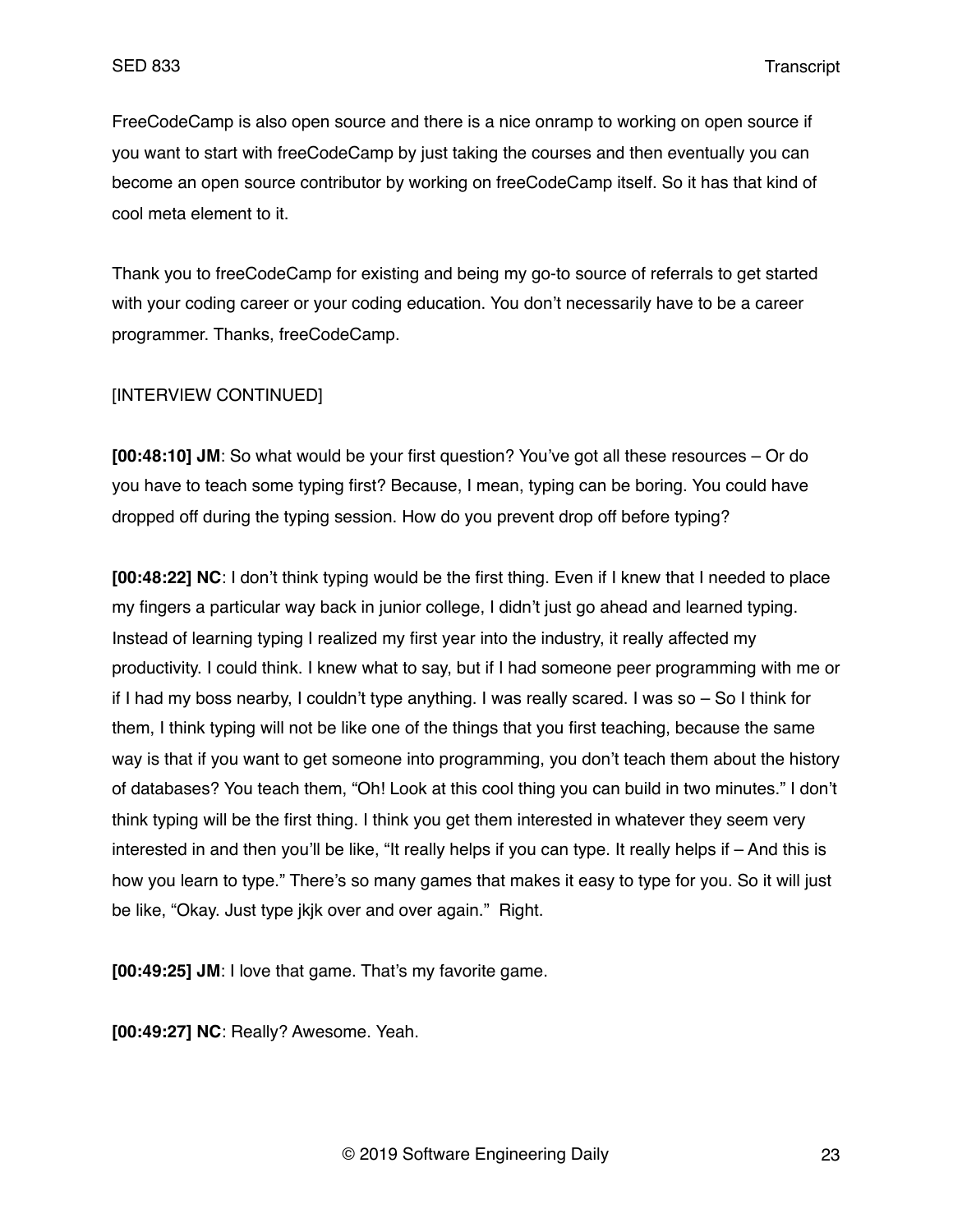**[00:49:29] JM**: Okay. But going back to that first day in internet class, if you ask somebody, "Hey, go find an answer to –" I don't know "How is plastic made?" If you're in front of a computer and you can't type, what do you do? How do you figure that out?

**[00:49:44] NC**: I think you can type. I mean, the first instinct when you see – I think even with the kids, the first they – When you see a typewriter, you try to locate the letters on the keyboard, right?

**[00:49:55] JM**: Is spelling a problem or like if I enter –

**[00:49:58] NC**: No, it's not.

**[00:49:59] JM**: Spelling is not. Okay.

**[00:50:00] NC**: What I mean about learning how to type, I just mean like placing your hands in the right post so you can type faster. So the way like the kids, the kids will learn how to – Will be typing. They'll have this little fingers and they'll try to find all the letters on the keyboard, because it's not arranged as ABCD. So they'll try to find the letters.

**[00:50:19] JM**: Right.

**[00:50:21] NC**: But I mean, [inaudible 00:50:21], we have to stare at the keyboard for like two minutes to find one letter over and over again.

**[00:50:26] JM**: Right. Okay. One interesting problem that I think you have to solve to scale is how do you get people to send you a bunch of computers and what do you do with that influx of computers? How do you build a standardized process for wiping them and getting them ready for distribution?

**[00:50:44] NC**: Yeah. We'll have a warehouse in every African country, even a couple in every country. Then we hire local talent. No, don't hire local talent. We encourage the students to volunteer, because to be like a way of them to learn wiping computers and learn about just the hardware. So, remember, the unemployment rate is 40%, right? So we have all these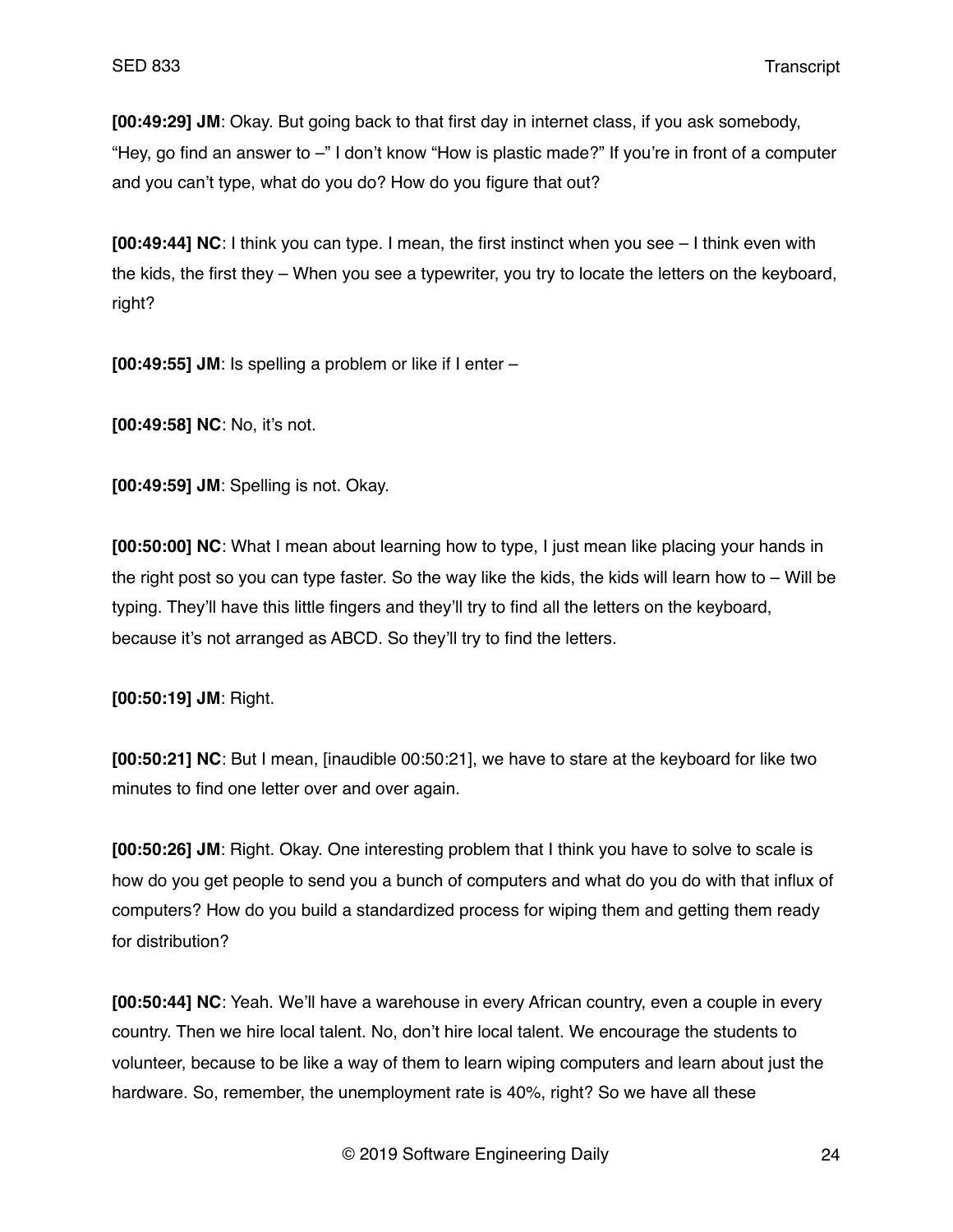graduates, high school graduates, that are just in the area just hanging out. So we just invite them, "Hey! Come learn programming. Hey, if you like hardware. Come, wipe this." So that's the main reason we're building the warehouse in the African side as supposed to building the warehouses here, because want to train them there. We want to make it self-sustaining. Yeah.

**[00:51:26] JM**: If I'm like a person who, let's say, I run a startup or I ran a data center. Let's say I run a data center. I've got a bunch of old servers, like they're on their last legs, or at least they can't run like deep learning workloads anymore. So they're useless to me. I want to give them away. I want the tax write off. I've got a server. How do I get it to your warehouse in Africa in a way that is low-friction to me?

**[00:51:52] NC**: Oh, yeah. So we actually had some volunteers come up and offer to take computers in different location. We have one in New York. So we'll just allocate like what is the nearest town you can ship to, or if the people in your town are willing to come pick it up. So this is just – What I've really found interesting with this project is that everyone in their small little way find a way to help.

So we've taken this really sad problem and we've broken it down to just kind of part where everyone feels like they can help. So if you donate a mouse or donate a keyboard or donate a computer or even if you donate \$50,000, in your small way you're already helping obsolete poverty and you can actually see – We already have a live stream on the website. [inaudible 00:52:35] system. We'll send you pictures all the time. You'll be always involved in this journey of trying to eradicate poverty and trying to make a more literate technological illiterate Africa.

**[00:52:48] JM**: Yeah. Uber is looking to improve their public image. What if you asked, you approach Uber and you're like, "Look, give me your five star drivers that are trusteed." They've got thousands of rides. Can they just go and pick up computers at these locations, drop them off at this other secure location and – I don't know, or maybe you get TaskRabbit people, like maybe IKEA, which owns TaskRabbit. Maybe they need a task right off. They can donate some work or something. That would be cool.

**[00:53:15] NC**: I love that. Yeah, I never thought of that. Yeah. I'll consider that. Thank you.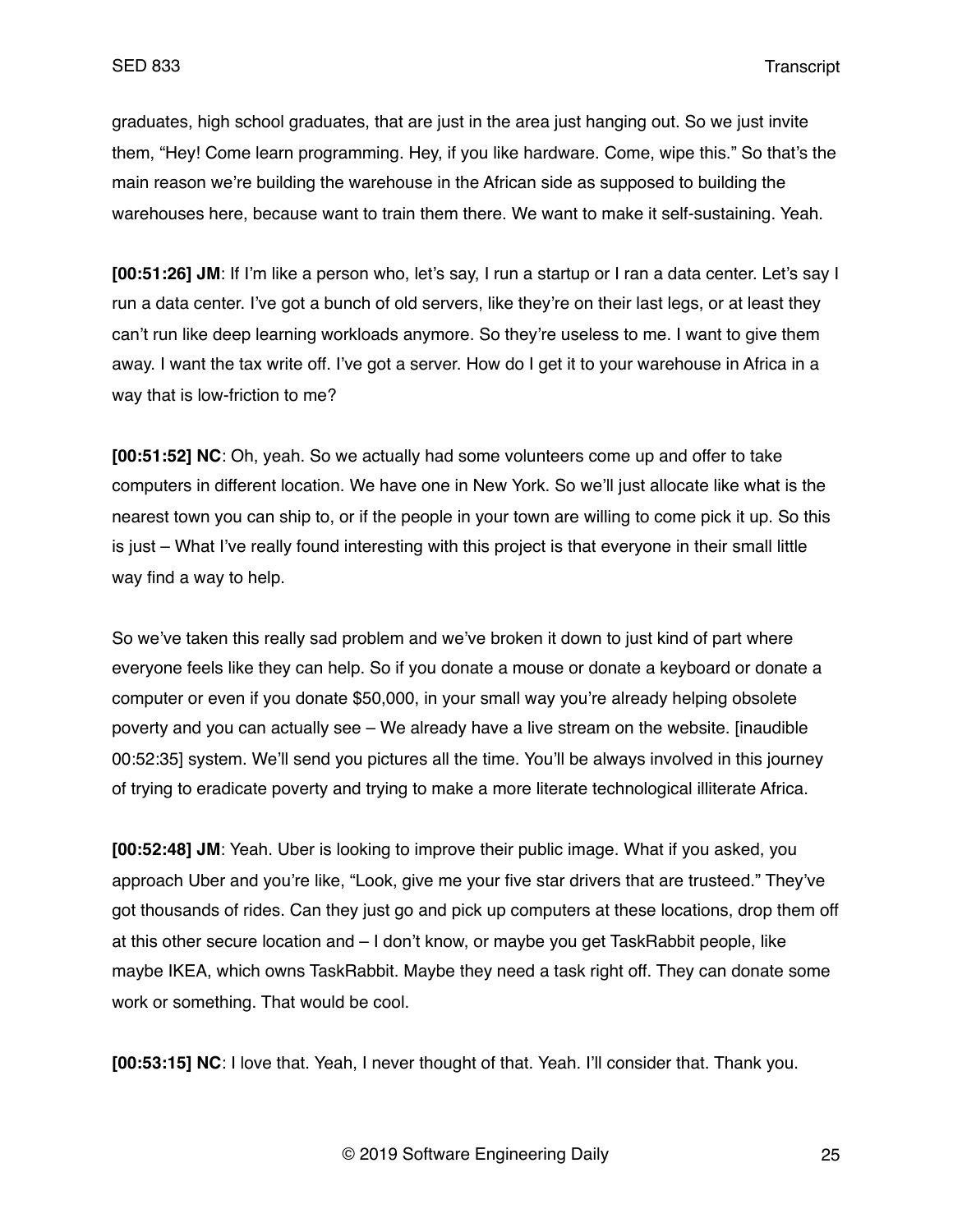**[00:53:20] JM**: How else could you solve this? Because this, to me, seems like a really big supply chain problem.

**[00:53:26] NC**: Really?

**[00:53:28] JM**: Right? Isn't it?

**[00:53:29] NC**: I don't think so. Actually, I got these 300 computers – I don't know, in three weeks, and this is just Chicago. I think I've gotten them in batches of a hundred.

**[00:53:40] JM**: But you must have had to drive around and be like, "Hey, I'm Nelly. Can I take your computer?"

**[00:53:45] NC**: No. I'll just be like spamming them on LinkedIn.

**[00:53:49] JM**: Spamming them on LinkedIn. Yeah. I mean, that doesn't really scale, and people trust you. If you show up to somebody's office and you're like, "Hey, can I take your computer with sensitive information? I promise I'm going to wipe it. I promise I'm going to reinstall –" or do people wipe it before they give it to you?

**[00:54:03] NC**: Yeah, they wipe it beforehand, and –

**[00:54:06] JM**: That's the bottleneck. That's what I'm talking about. It's like, "I've got an old Apple computer that I haven't wiped, and I don't want to spend time wiping it, but I don't trust anybody else to wipe it."

**[00:54:17] NC**: I can write blogs about wiping a computer. It's only two commands. You just like upload a Linux image and then just say shred this, point to the drive, and then that's it. Specify the number of turn, then that's it. Just wait like 5 minutes or like 1 hour, depending on how many times you want to shred. By shredding, it's like you're taking the original data and you're writing random bits, 0 byte, like 7 or 8 times over and over again. Some companies will do it for like 27 times. Other companies will only do it three times depending on sensitive information. Yeah.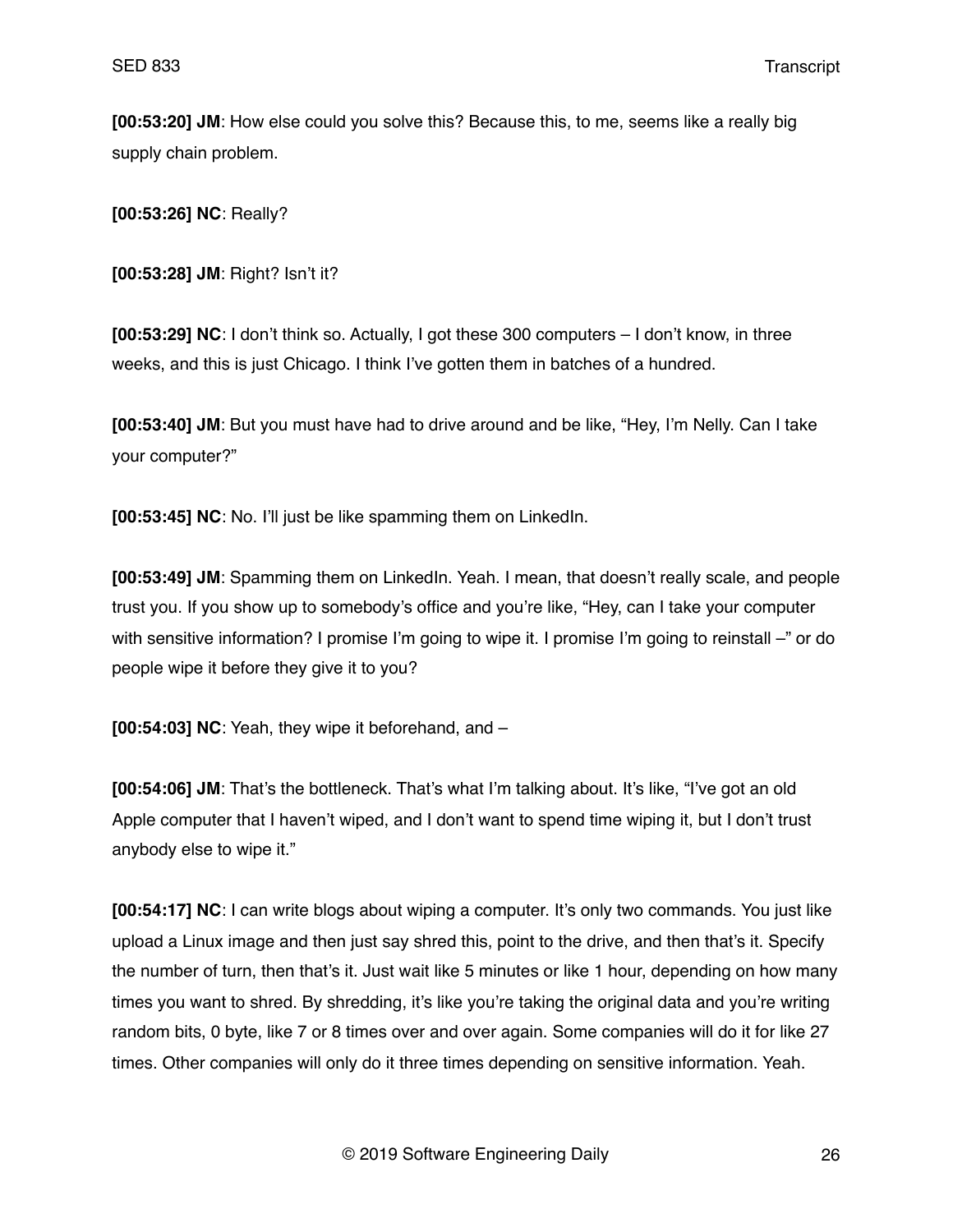**[00:54:53] JM**: So I know you're an economical person because of your background and your attitudes and so on. The average American tech worker is going to be like, "I've got to do two commands to make this thing work for me." Then I have to like open my door and hand the computer to somebody else. This is just too much for me.

What I'm going to need is I need somebody who's either going to show up at my door and they're going to do the shredding operation in front of me, or I'm handing it off to them and I trust them, because I trust the organization not to grab my data, not to do any bad extraction or something. I can trust them to shred it on their premises. I fully believe in your vision. I think everything is going to be perfectly fine. It's all going to go great. I'm just saying in terms of scaling up the computer donation thing, I think this is one bottleneck.

**[00:55:43] NC**: Really?

**[00:55:43] JM**: I do. I could be wrong. I could be totally wrong. Maybe I'm wrong about the charitable attitudes of the average American.

**[00:55:50] NC**: Yeah. I think like from what I've noticed that – Okay. So for the people that donate the computers, personal donations. They're not worried about their data, but we do actually wipe it. We actually make sure we wipe it and we wipe it by using the shred command. We do it like 7 times [inaudible 00:56:05] over and over again.

But another thing that we're optimizing for, we're optimizing for donations from companies. So companies, they'll be doing like – Most companies will be like, "Okay, we're doing Windows X upgrade, here's a hundred computers. Then companies, they already have staff. They already know how to wipe it. So some companies will pay some money for recycling, but then if they give it to donation, to an organization, that [inaudible 00:56:33]. So we're mostly optimizing for companies. But personal donations are welcome.

**[00:56:37] JM**: Interesting.

**[00:56:38] NC**: Yeah, but it's very interesting that you find the supply chain to be the problem. For me, it's like building relationships in every African country. That is going to be a challenge,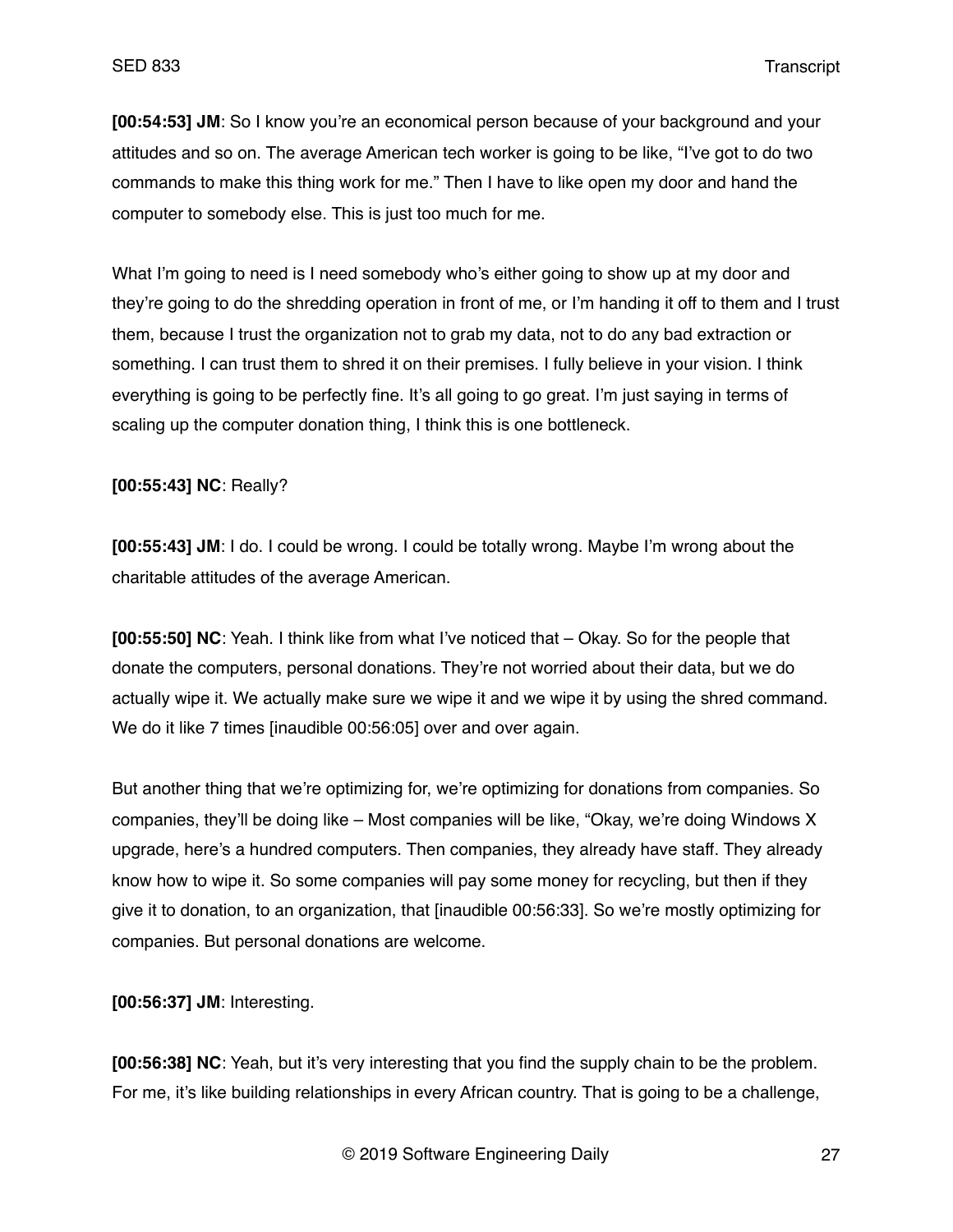because like Africa is so segmented. Each country has its own culture. Each governing bodies and you just have – Some of them, they have a different language, and that will be the challenging part.

**[00:57:00] JM**: Right. I mean, I see a lot of different challenges. That's why it's actually really interesting, because like I think also the whole – I mean, you have a really interesting software problem with the whole internet. I mean, I don't know about internet software. Maybe there's internet software that already exist that does this, or maybe it's just Linux. I don't know. How does your internet work? Is it standardized? Is it very easy – How long does it take you to set up one of these internets?

**[00:57:23] NC**: I think the biggest part is actually just the data. So downloading these terabytes of data takes a longtime. It would take like 7 days depending on the amount of data. But we're just serving it over Nginx. You serve it over Nginx. Nginx already has an index paging builds for you and then it just connects you to a home router. So we already have people donating routers as well. So you have one computer that already has the hard drive mounted that has terabytes of data and then just serve it over Nginx and then you hook up to the router and then they just go that IP. Than that's it. They already have the IP memorized. That's it.

**[00:57:59] JM**: You're blowing my mind right now. I only know about clicking on the AWS console and that is how my computer gets to me.

**[00:58:08] NC**: Oh, that's cute.

**[00:58:10] JM**: Yeah. It's sad. The thing is this what people had to do in the 90s when they were setting up their companies in the 90s. You had to actually know how to set up a "computer". A lot of people in tech, myself totally included, despite hosting Software Engineering Daily. I have no idea how to set up a computer.

**[00:58:32] NC**: If wanted to know, you'll find out in 10 minutes or in 10 seconds, right? That's what we're trying to teach. You can find the answers if you need to. I know this because I had to do it. It's not because I knew this beforehand.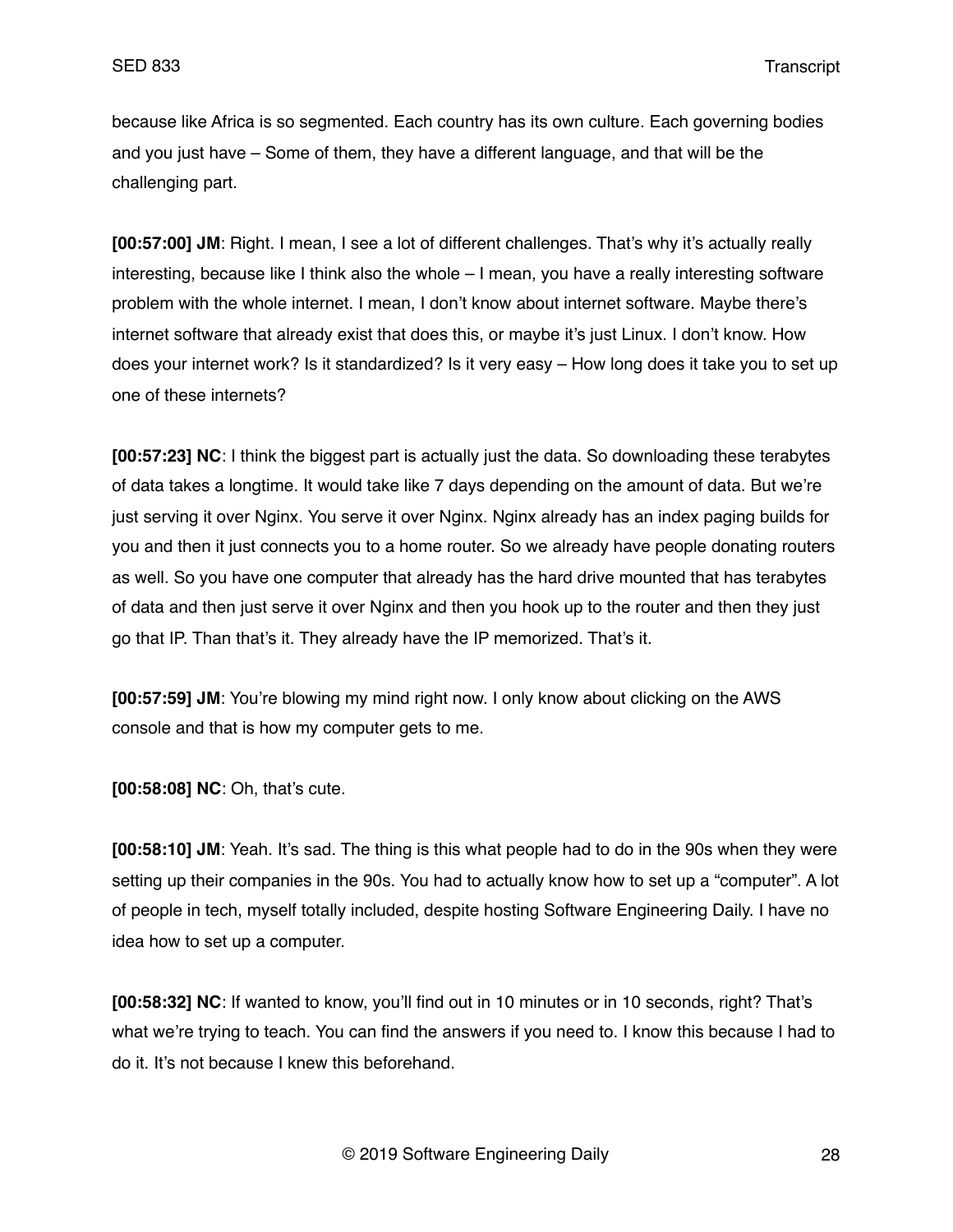**[00:58:45] JM**: All right, Nelly. Well, we should begin to wrap up. I've really enjoyed talking to you and I look forward to continue to track what you're doing, and I certainly want to know about continued progress and see which problems crop up, and if I can help you solve them, I would love to. It's an inspiring project. I think it's really cool, and I think it's going to work, or maybe I don't this space well enough.

**[00:59:09] NC**: Yeah, I'll be remiss if I don't say this. So I got into this Software Engineering Daily when I was a business analyst. So my first job out of college is a business analyst. Then my boss introduced me to software engineering because there was this podcast about Ruby that we would like.

So because at the time I didn't want to be  $-1$  wanted to be software engineer, but I only had one year degree in software engineer. I only had a degree in software engineer that I got it within one year. So I kept listening to Software Engineering Daily like every single day. I kept listening to it. I listened to a lot of them. Then when I'm doing these projects, when I'm doing like, let's say, when I was building the school or when I was doing TechLit Africa, I was like, "How will Jeff Myerson introduce my project." I write my speech in your voice, like, "Okay, how would this sound in SEDaily?"

**[00:59:58] JM**: Hilarious.

**[00:59:59] NC**: And how to be in this show? It's like, "Oh my God! This is awesome.

**[01:00:03] JM**: That's hilarious. So can you write my preamble for me for this show? It sounds like you can do my job for me.

**[01:00:09] NC**: I've been listening to you for so long. Yeah. What? Anyway, thank you, Jeff.

**[01:00:16] JM**: Of course. It makes me really happy to hear that. I mean, you probably sense this in the shows that I do, but like Software Engineering Daily, it's partly like a Trojan horse. Like it's really about like, "Okay, we've got this cool stuff in the world. Why aren't we doing anything? Let's do more with it, right?" I was literally at Amazon – When I was in Amazon before I started Software Engineering Daily, I would like tell my coworkers, I'm like, "Did you see the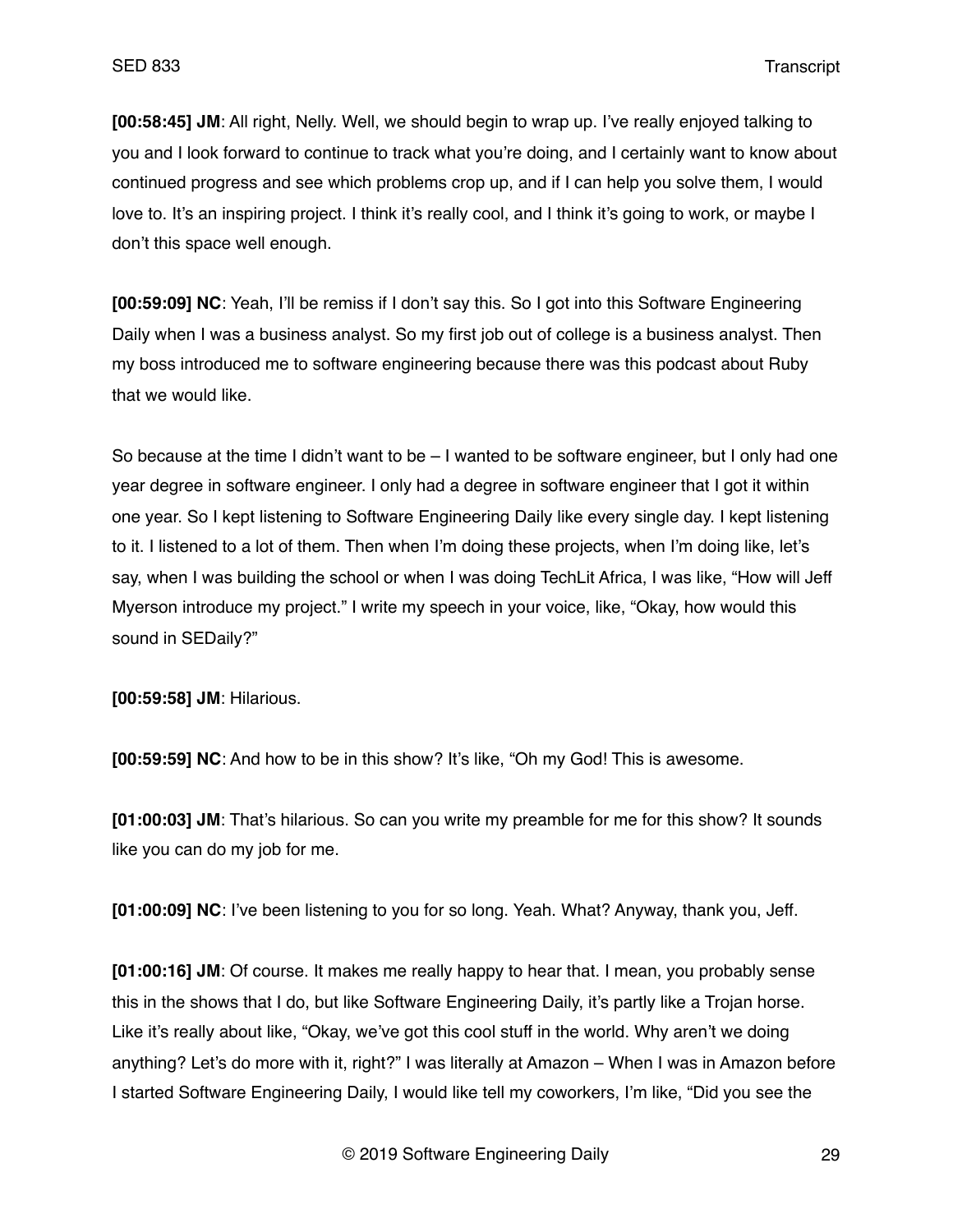new AWS service? Imagine all the things you can do with it. Imagine all the things you could build." They're like, "Yeah, that's cool. Sorry. I'm just working on the service that I was assigned." I'm like, "What are you doing? What world am I living in?"

That's why I had to start this thing, is I had to share that – That's really what I'm trying to do with Software Engineering Daily, is like convince people that, "Holy cow! There's so much opportunity and there's so much need. You are the embodiment of this. You just saw how much need there is for more software, more software knowledge, more understanding of software. How much empowerment comes from that technological understanding?

**[01:01:35] NC**: Yes. Yes. Yeah. I agree with you on that.

**[01:01:40] JM**: Nelly, thanks for coming on the show. It's been really fun talking to you, and we will definitely do another show in the future. I can't wait to meet you in person at some point. If you're ever in San Francisco, please let me know.

**[01:01:49] NC**: I will. Okay, thank you.

# [END OF INTERVIEW]

**[01:01:54] JM**: GoCD is a continuous delivery tool created by ThoughtWorks. It's open source and free to use, and GoCD has all the features you need for continuous delivery. Model your deployment pipelines without installing any plug-ins. Use the value stream map to visualize your end-to-end workflow, and if you use Kubernetes, GoCD is a natural fit to add continuous delivery to your project.

With GoCD running on Kubernetes, you define your build workflow and let GoCD provision and scale your infrastructure on-the-fly. GoCD agents use Kubernetes to scale as needed. Check out gocd.org/sedaily and learn about how you can get started. GoCD was built with the learnings of the ThoughtWorks engineering team who have talked about building the product in previous episodes of Software Engineering Daily, and it's great to see the continued progress on GoCD with the new Kubernetes integrations. You can check it out for yourself at gocd.org/ sedaily.